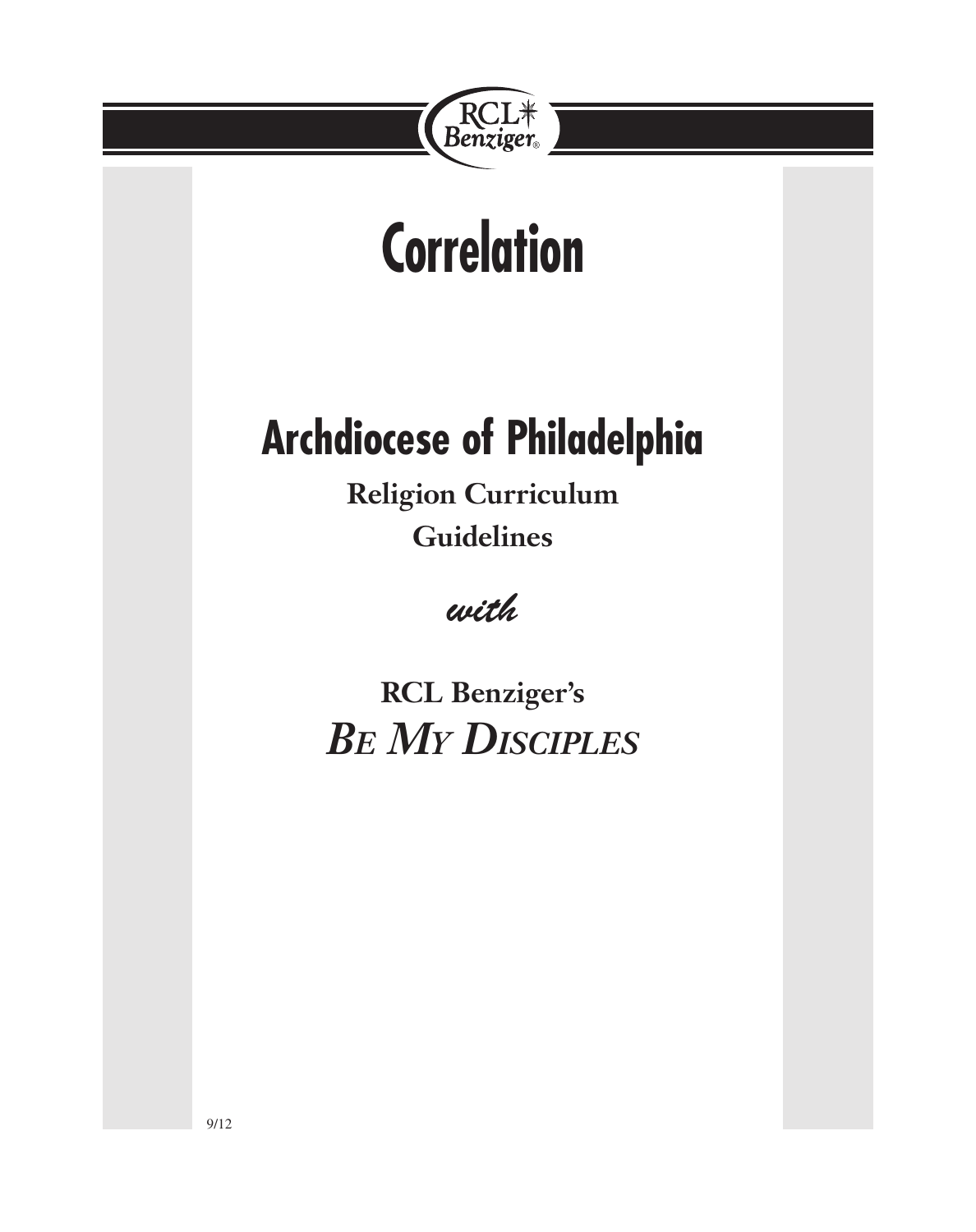# **Introduction**

**RCL Benziger** thanks you for the opportunity to correlate *Be My Disciples* Levels  $1 - 6$  with your diocesan guidelines. In preparing this correlation, it became clear that some of the concepts required in your guidelines were sequenced differently in *Be My Disciples*. However, you will notice that major concepts are appropriately revisited, reviewed, and further developed on many grade levels across the curriculum.

To help you understand the *Be My Disciples* correlation to your guidelines, we would like to point out several unique qualities found in Be My Disciples curriculum.

- *Be My Disciples* provides a balanced approach for catechesis that invites children into an encounter with Christ through Scripture, Catholic doctrine, and the key celebrations of the liturgical year.
- *Be My Disciples* incorporates a spiral structure to the teaching of Catholic doctrine. Each year children extend their understanding of the core teachings of the Catholic faith through six unit themes. The first three pillars of the *Catechism*: Creed, Liturgy, and Morality are explored over the six core units.
- The fourth pillar, Prayer, is interwoven throughout every chapter of the *Be My Disciples* curriculum. The children grow in their faith formation by experiencing the rich prayer tradition of the Catholic Church through the many forms and styles of Catholic prayer.
- The "We Celebrate the Church Year" unit presents seasonal lessons at each grade level. From Advent through Pentecost, children learn about and celebrate the major feasts and seasons. Activities and prayer experiences help the children and their families keep their minds and hearts constantly tuned to the key events in the life of Jesus Christ.
- A special page in each chapter, "The Church Follows Jesus," tells the story of a holy person, organization, or ministry that has made a difference in the world by living out the Christian values of discipleship. This unique feature prepares the children to understand the chapter doctrine in the context of the Church's mission. This page also includes "Disciple Power," which promotes character formation by focusing on habit of discipleship.
- The "I Follow Jesus" page equips the children to live the Catholic faith by making a choice to live as a disciple of Jesus each week.
- *Be My Disciples* utilizes the catechumenal model of embracing the faith through knowledge, experience and practice, initiating the child into membership in the Christian community.
- A variety of assessment strategies are incorporated throughout the *Be My Disciples* student and catechist editions that will assist the catechist in measuring your local standards.
- The correlation of Preschool and Kindergarten guidelines are based on *Stories of God's Love*, **RCL Benziger's** Early Childhood curriculum. *Stories of God's Love* is the foundation for *Be My Disciples*.

# **Contents**

| Level $1, \ldots, \ldots, \ldots$ . Page 3      |
|-------------------------------------------------|
| Level $2. \ldots \ldots \ldots \ldots$ . Page 9 |
|                                                 |
| Level $4. \ldots \ldots \ldots$ . Page 21       |
| Level $5. \ldots \ldots \ldots$ . Page 27       |
| Level $6. \ldots \ldots \ldots$ . Page 34       |

#### **Key**

| WCCY: We Celebrate the Church Year          |
|---------------------------------------------|
| <b>CPP:</b> Catholic Prayers and Practices  |
| <b>WCM:</b> We Celebrate the Mass           |
| $SOR: \ldots$ . Sacrament of Reconciliation |
| <b>KT:</b> Key Teaching                     |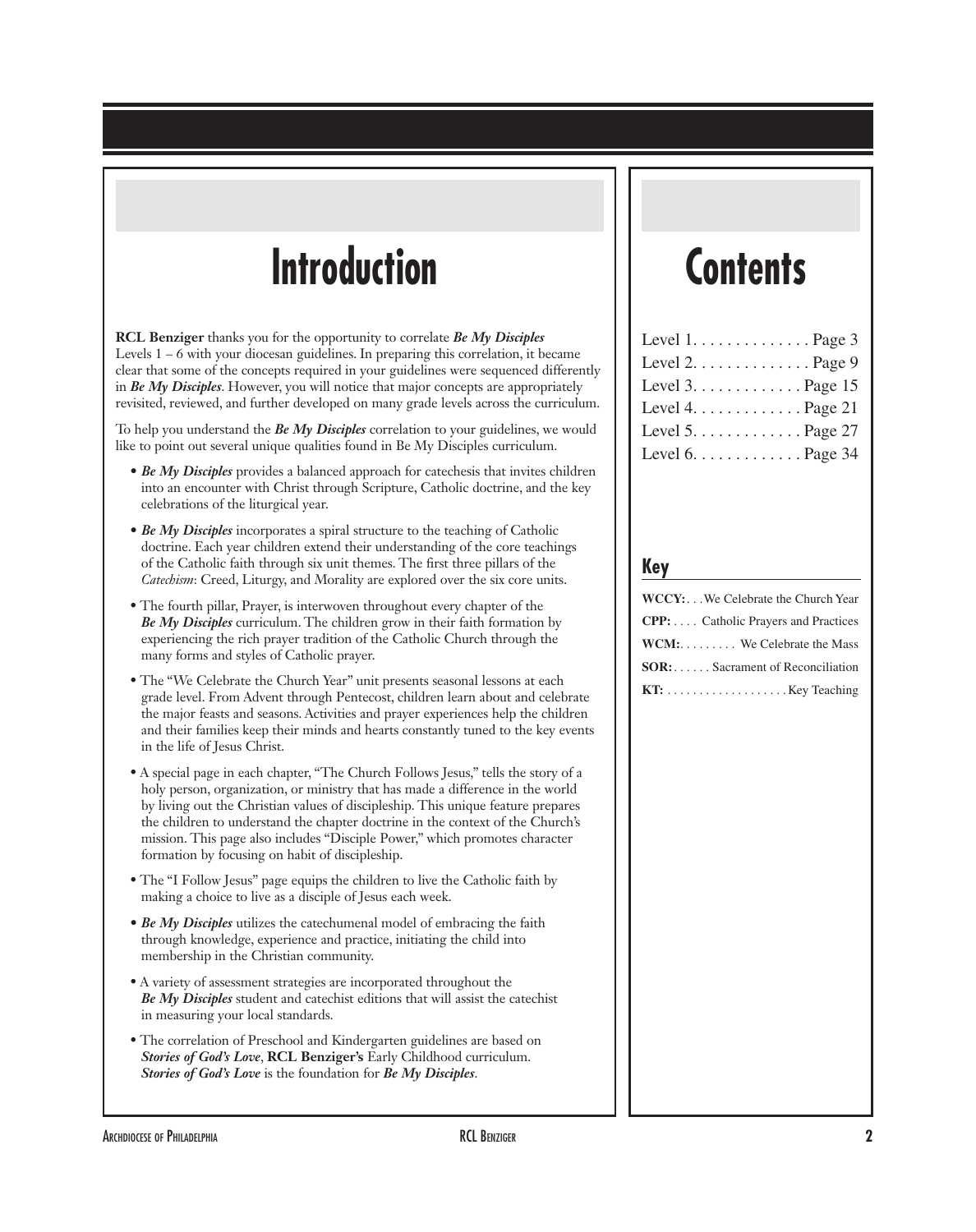| Semester 1                           |                                                                                     |
|--------------------------------------|-------------------------------------------------------------------------------------|
| God the Father                       |                                                                                     |
| First person of the Trinity          | Ch. 2, 3, 7, 22,<br>KT: Divine Revelation,<br>Divine Work of Creation               |
| Creator of Heaven and Earth          | Ch. 2, 3, KT: Divine Revelation,<br>Divine Work of Creation                         |
| Creation of the World                | Ch. 3, KT: Divine Revelation,<br>Divine Work of Creation                            |
| Creation                             |                                                                                     |
| of People:                           | Ch. 3, KT: Divine Revelation                                                        |
| - in God's image and likeness        | Ch. 3, KT: Divine Revelation                                                        |
| - male and female                    | Ch.3                                                                                |
| - to know, love, and serve God       | Ch.3                                                                                |
| Sacredness of Human Life             | Ch. 3, 22                                                                           |
| Living in God's World                |                                                                                     |
| Family                               | Ch. 12, 19, 20, 22, 23                                                              |
| Church                               | Ch. 8, 9, 10, 15                                                                    |
| <b>Religious Education Classes</b>   |                                                                                     |
| Community                            | Ch. 8, 17, 18, 19, 20                                                               |
| God the Son: Jesus Christ            |                                                                                     |
| Second Person of the Trinity         | Ch. 4, 6, 9, 16, 21, 23, 24,<br>KT: Jesus Christ, Song of God,<br>Song of Man       |
| <b>Birth and Childhood of Jesus</b>  | Ch. 4, 5, WCCY: Advent,<br>Christmas, KT: Jesus Christ,<br>Song of God, Song of Man |
| God the Son: Jesus Christ            |                                                                                     |
| Public Life of Jesus                 | Ch. 6, 9, 16, 21, 23, 24,<br>KT: Jesus Christ, Song of God,<br>Song of Man          |
| <b>Prayer Service for All Saints</b> | <b>WCCY: All Saints</b>                                                             |
|                                      |                                                                                     |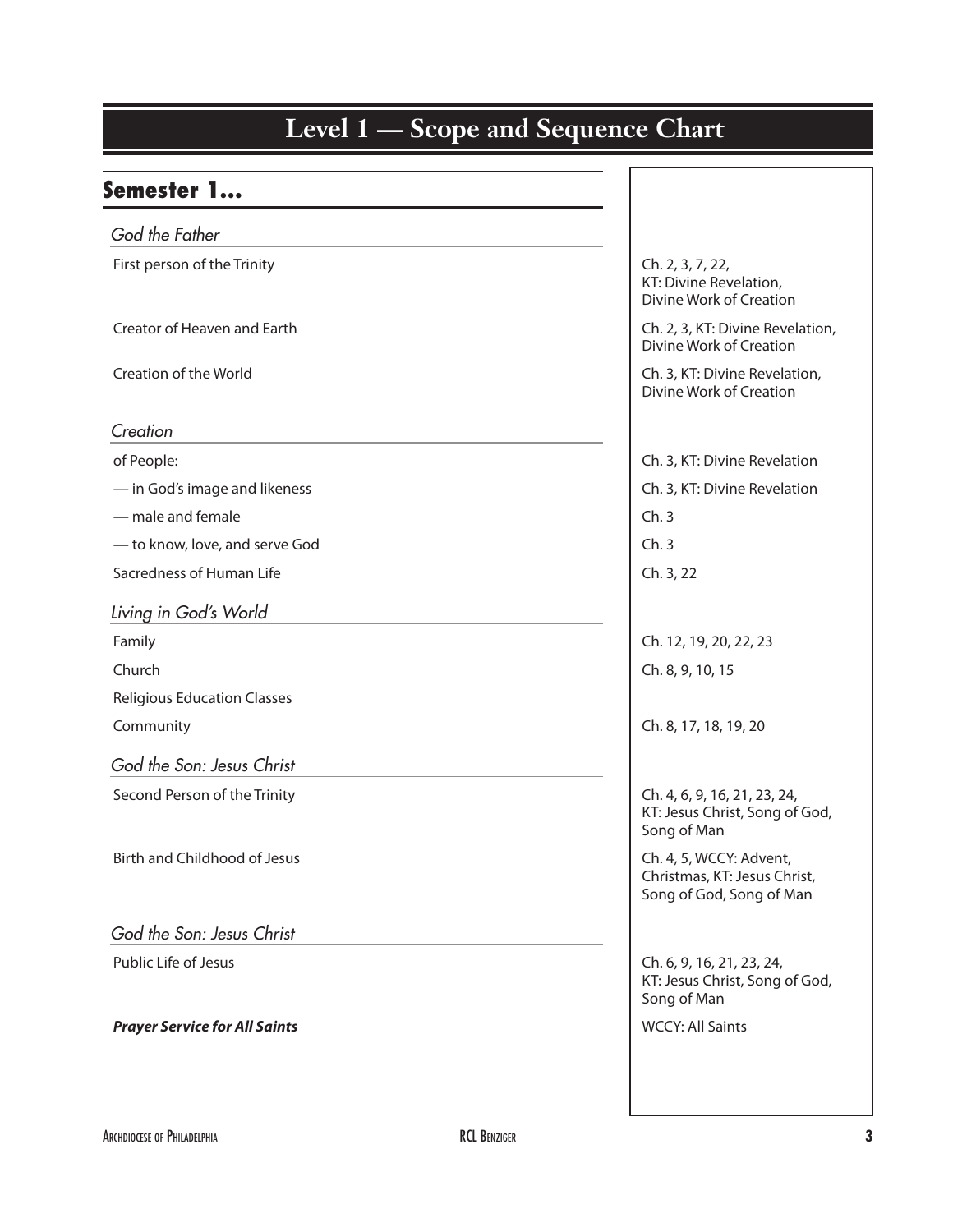| Level 1 – Scope and Sequence Chart |                                                                                                                                |  |
|------------------------------------|--------------------------------------------------------------------------------------------------------------------------------|--|
| Mary                               |                                                                                                                                |  |
| <b>Titles of Mary</b>              | Ch. 5, WCCY: Mary,<br>the Mother of God,<br>KT: The Blessed Virign Mary                                                        |  |
| - Mother of Jesus                  | Ch. 5, WCCY: Mary,<br>the Mother of God,<br>KT: The Blessed Virign Mary                                                        |  |
| - Mother of the Church             | Ch. 5, WCCY: Mary,<br>the Mother of God,<br>KT: The Blessed Virign Mary                                                        |  |
| Days to honor Mary                 | WCCY: Mary, Mother of God,<br>Annunciation,<br>Immaculate Conception,<br>Our Lady of Guadalupe,<br>KT: The Blessed Virign Mary |  |
| -October 7                         |                                                                                                                                |  |
| - January 1                        | WCCY: Mary, Mother of God                                                                                                      |  |
| Liturgical Year                    |                                                                                                                                |  |
| Sunday                             | Ch. 18, KT: Life in the Spirit                                                                                                 |  |
| <b>Ordinary Time</b>               | Ch. 9, WCCY: The Liturgical Year                                                                                               |  |
| Liturgical Year                    |                                                                                                                                |  |
| Advent                             | WCCY: Advent,                                                                                                                  |  |
| Christmas                          | KT: Life in the Spirit<br>WCCY: Christmas,<br>KT: Life in the Spirit                                                           |  |
| "Saints Feasts & Special People"   |                                                                                                                                |  |
| Feast Day                          |                                                                                                                                |  |
| October 2 (Guardian Angels)        | Ch.5                                                                                                                           |  |
| November 1 (All Saints)            | <b>WCCY: All Saints</b>                                                                                                        |  |
| December 6 (St. Nicholas)          | Ch. 21                                                                                                                         |  |
| Prayer                             |                                                                                                                                |  |
| Definition of Prayer               | Ch. 13                                                                                                                         |  |
| Sign of the Cross                  | Ch. 2, CPP                                                                                                                     |  |
| Prayer                             |                                                                                                                                |  |
| Review Sign of Cross               | Ch. 2, CPP                                                                                                                     |  |
| Introduce Our Father               | Ch. 24, CPP, KT: Christian Prayer                                                                                              |  |

#### Archdiocese of Philadelphia RCL Benziger **4**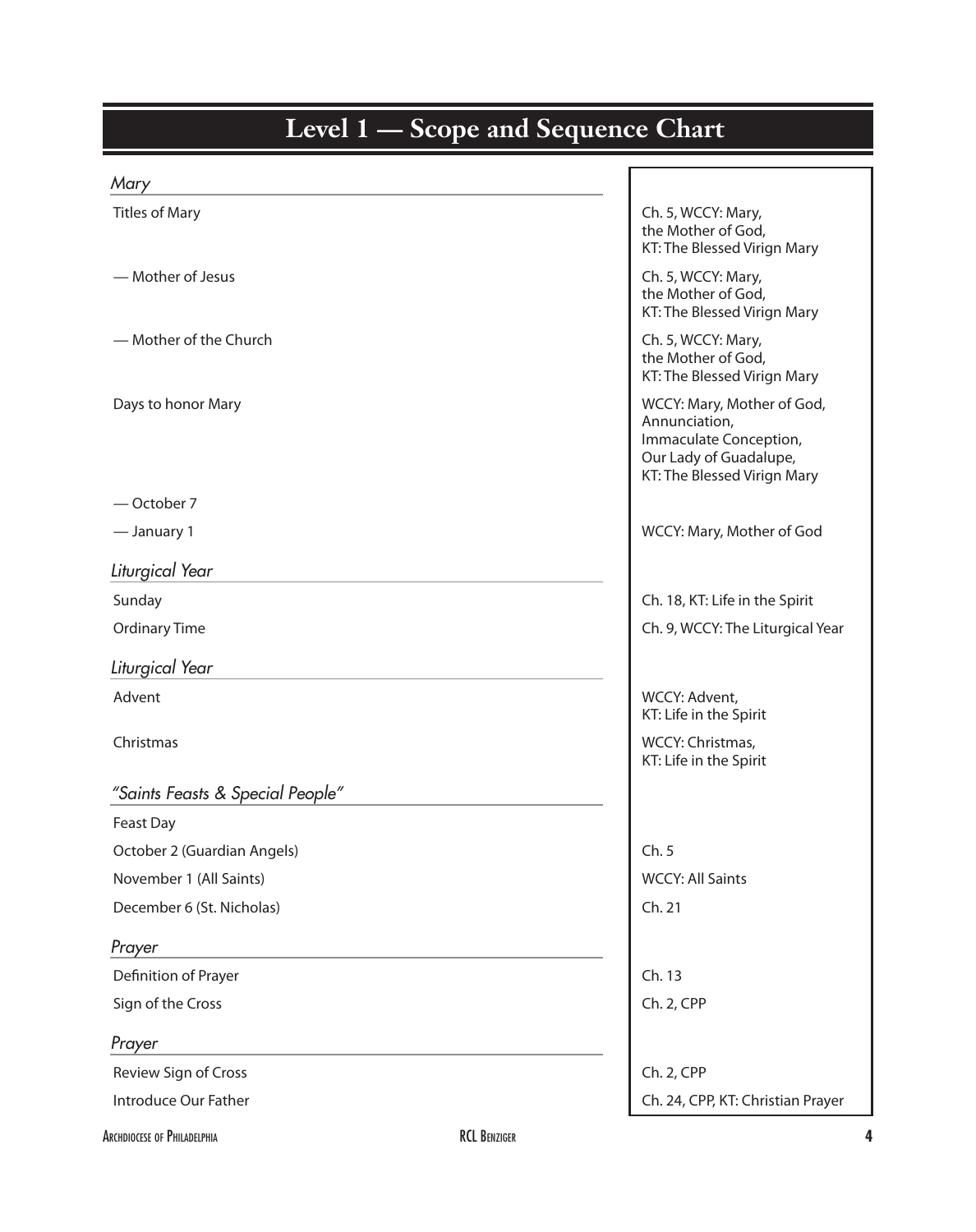| <b>Level 1 – Scope and Sequence Chart</b>             |                                                                    |
|-------------------------------------------------------|--------------------------------------------------------------------|
| Prayer                                                |                                                                    |
| Review definition, Sign of Cross & Our Father         | Ch. 2, 24, KT: Christan Prayer                                     |
| Introduce Hail Mary & Rosary                          | Ch. Ch. 13, CPP                                                    |
| <b>Advent Prayer Service</b>                          | <b>WCCY: Advent</b>                                                |
| Prayer                                                |                                                                    |
| Review Sign of Cross Our Father & Hail Mary           | Ch. 2, 13, 24, CPP                                                 |
| Introduce Glory Be, Grace before Meals & Angel of God | <b>CPP</b>                                                         |
| Worship                                               |                                                                    |
| Liturgy of the Word responses (introduce)             | CPP: WCM                                                           |
| Sacramentals                                          |                                                                    |
| <b>Holy Water</b>                                     |                                                                    |
| Cross / Crucifix                                      | Ch.6                                                               |
| <b>Blessed medals</b>                                 |                                                                    |
| Rosary                                                | CPP                                                                |
| Semester 2                                            |                                                                    |
| God the Holy Spirit                                   |                                                                    |
| Third Person of the Trinity                           | Ch. 7, KT: The Holy Trinity                                        |
| Holy Spirit within us                                 | Ch. 13, KT: The Holy Trinity                                       |
| - Received in Baptism                                 | Ch. 9, KT: The Holy Trinity                                        |
| -Gift of God's love to us                             | Ch. 7, KT: The Holy Trinity                                        |
| - Guides us                                           | Ch. 7, KT: The Holy Trinity                                        |
| Sacramentals                                          |                                                                    |
| Sacraments of Initiation                              | Ch. 10,<br>CPP: The Seven Sacraments,<br><b>KT: The Sacraments</b> |
| Baptism                                               | Ch. 10,<br>CPP: The Seven Sacraments,<br><b>KT: The Sacraments</b> |
| $-$ Effects                                           | Ch. 10, KT: The Sacraments                                         |
| - Symbols                                             | Ch. 10                                                             |
| — Words                                               | Ch. 10                                                             |
| — Minister                                            | Ch. 10                                                             |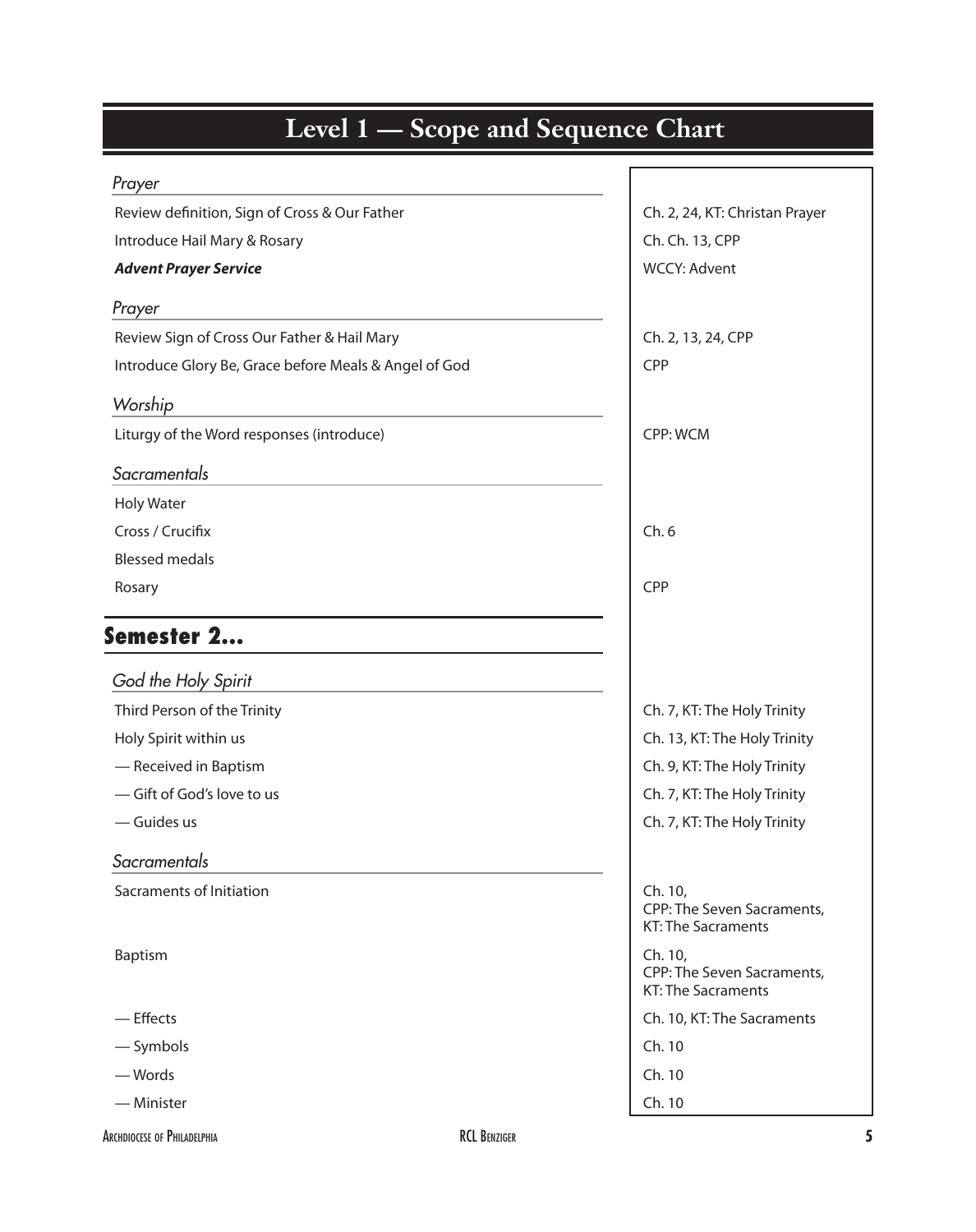| <b>Level 1</b> — Scope and Sequence Chart                   |                                                         |  |
|-------------------------------------------------------------|---------------------------------------------------------|--|
| Sacramentals                                                |                                                         |  |
| Confirmation                                                | Ch. 10, KT: The Sacraments                              |  |
| Eucharist                                                   | Ch. 10, 15, CPP: WCM,<br><b>KT: The Sacraments</b>      |  |
| Saints and Feasts                                           |                                                         |  |
| Introduce Feast Days                                        | WCCY: Immaculate Conception,<br>Our Lady of Guadalupe,  |  |
| - January 5, March 3, March 19                              |                                                         |  |
| Liturgical Year                                             |                                                         |  |
| Lent                                                        | Ch. 9, WCCY: Lent                                       |  |
| Palms                                                       |                                                         |  |
| Sacramental                                                 |                                                         |  |
| <b>Blessed Ashes</b>                                        |                                                         |  |
| Cross / Crucifix                                            | Ch.6                                                    |  |
| Prayer                                                      |                                                         |  |
| Review definition of and traditional prayers (1st semester) | Ch. 23, 24, CPP                                         |  |
| <b>Introduce Prayer Expressions</b>                         | Ch. 23, 24                                              |  |
| <b>Safe Environment Lesson</b>                              |                                                         |  |
| Prayer                                                      |                                                         |  |
| Introduce Way of the Cross                                  |                                                         |  |
| Liturgical Year                                             |                                                         |  |
| <b>Holy Week</b>                                            | Ch. 9, WCCY: Palm Sunday,<br>Holy Thursday, Good Friday |  |
| Liturgical Year                                             |                                                         |  |
| Easter                                                      | Ch. 9, WCCY: Easter Sunday                              |  |
| <b>Lenten Prayer Service</b>                                |                                                         |  |
| Prayer                                                      |                                                         |  |
| Introduce the Rosary                                        | CPP: The Rosary                                         |  |
| Sacramental                                                 |                                                         |  |
| Statues and pictures                                        |                                                         |  |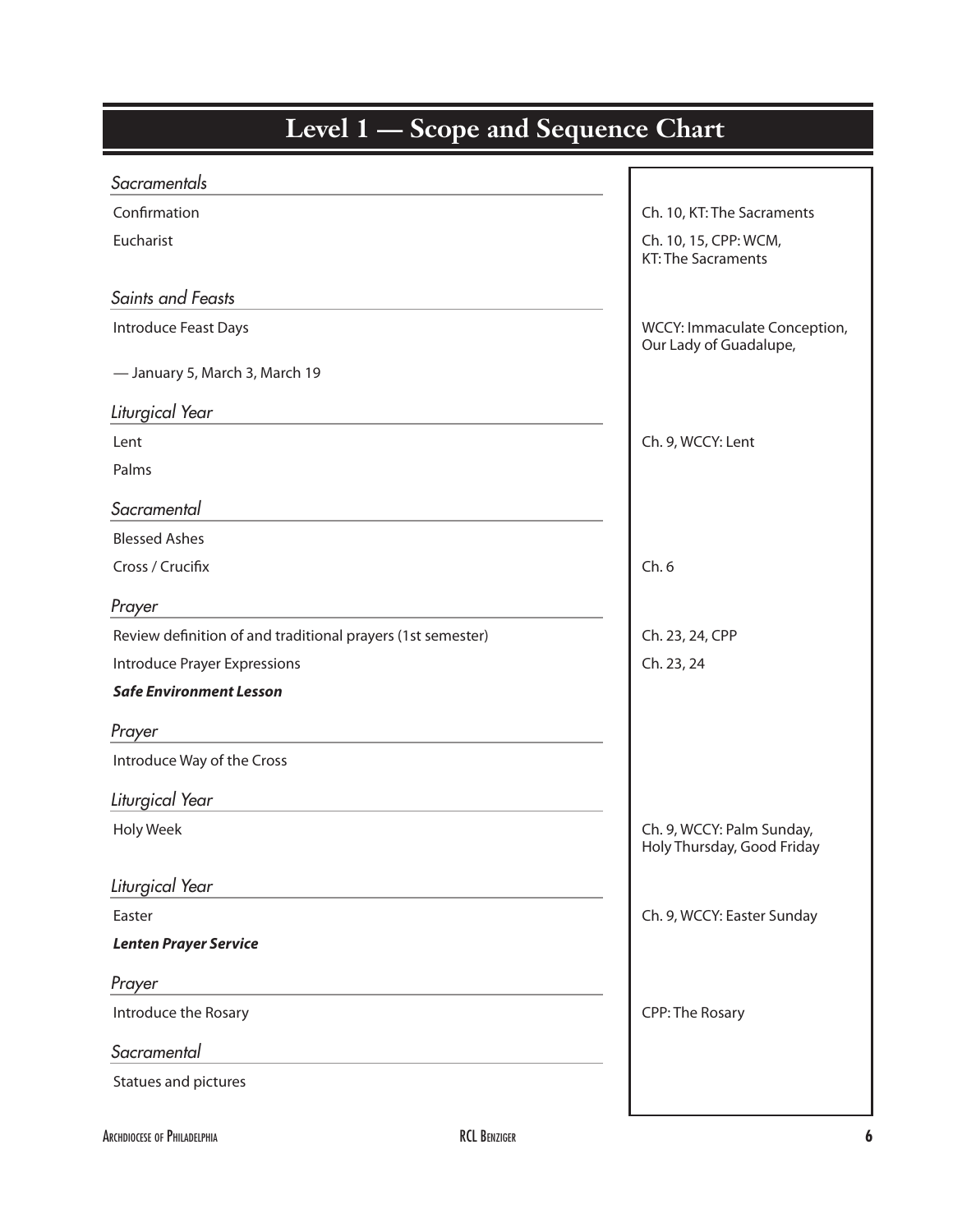| Worship                                                |                                                                    |
|--------------------------------------------------------|--------------------------------------------------------------------|
| Liturgy of the Word responses (review from semester 1) | CPP: WCM                                                           |
| Social Justice                                         |                                                                    |
| Awareness of those who suffer hunger                   | KT: The Moral Life                                                 |
| Awareness to be peacemakers                            | Ch. 15, KT: The Moral Life                                         |
| Mary                                                   |                                                                    |
| Mary's month                                           | WCCY: Mary, Mother of God                                          |
| Color                                                  |                                                                    |
| Special activities and devotions                       | WCCY: Mary, Mother of God,<br>KT: The Blessed Virgin Mary          |
| <b>May Devotion</b>                                    |                                                                    |
| <b>Mastery List</b>                                    |                                                                    |
| Creation                                               |                                                                    |
|                                                        | Ch. 2, 3, 7, 22                                                    |
| God the Father                                         |                                                                    |
|                                                        | Ch. 2, 3, 7, 22                                                    |
| God the Son                                            |                                                                    |
|                                                        | Ch. 4, 6, 9, 16, 21, 23, 24                                        |
| <b>Rite of Baptism</b>                                 |                                                                    |
|                                                        | Ch. 10,<br>CPP: The Seven Sacraments,<br><b>KT: The Sacraments</b> |
| Mary, Mother of God                                    |                                                                    |
|                                                        | Ch. 5, WCCY: Mary,<br>the Mother of God                            |
| Sign of the Cross                                      |                                                                    |
|                                                        | Ch. 2, CPP                                                         |
| Our Father                                             |                                                                    |
|                                                        | Ch. 24, CPP                                                        |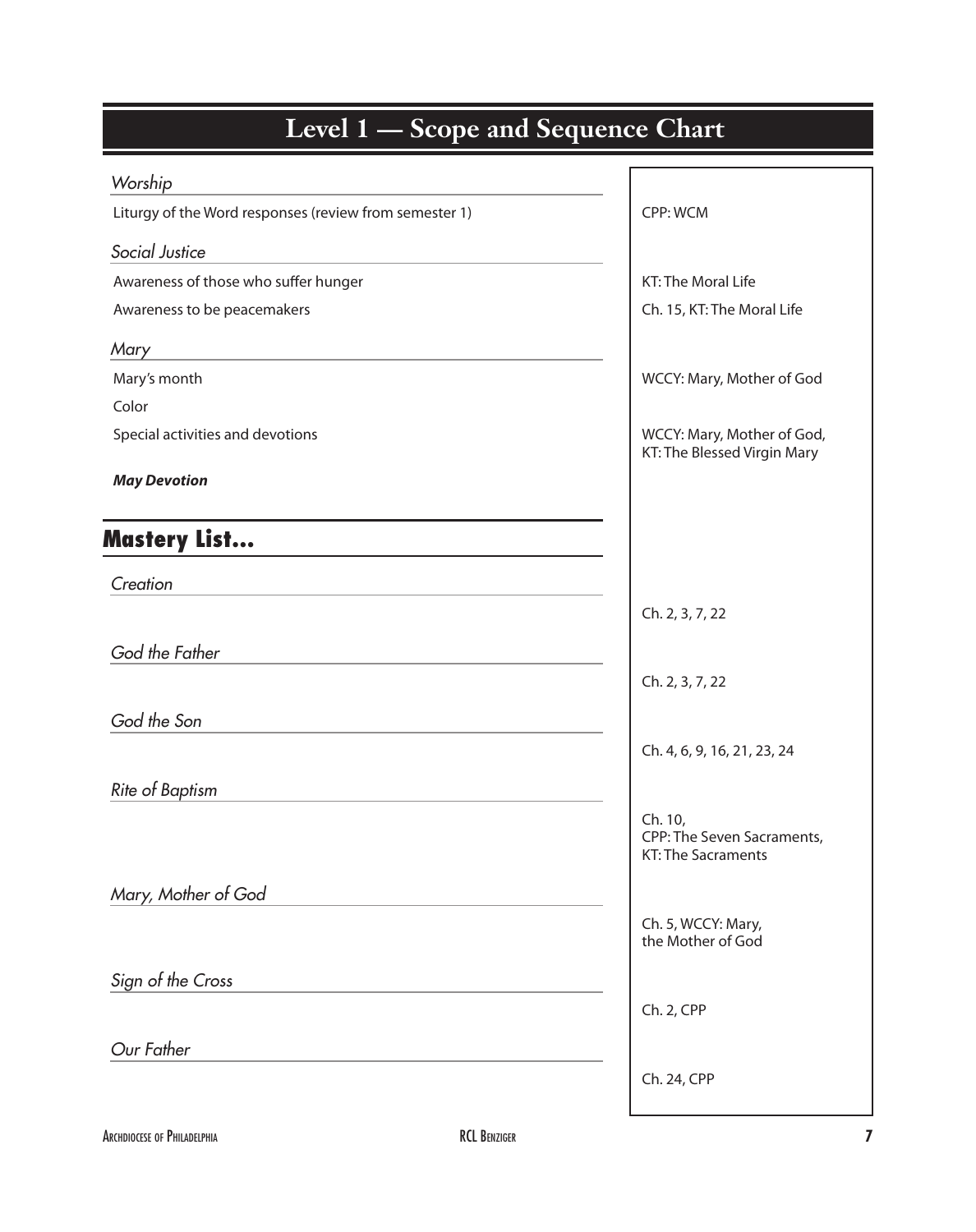| Level 1 - Scope and Sequence Chart |                                                                                                                                                                                                                                                                               |  |
|------------------------------------|-------------------------------------------------------------------------------------------------------------------------------------------------------------------------------------------------------------------------------------------------------------------------------|--|
| Hail Mary                          |                                                                                                                                                                                                                                                                               |  |
|                                    | Ch. 13, CPP                                                                                                                                                                                                                                                                   |  |
| Glory Be                           |                                                                                                                                                                                                                                                                               |  |
|                                    | CPP                                                                                                                                                                                                                                                                           |  |
| Liturgical seasons / colors        | Ch. 9, WCCY: Liturgical Year,<br>All Saints,<br>Immaculate Conception,<br>Our Lady of Guadalupe, Mary,<br>Motehr of God, Advent,<br>Christmas, Epiphany,<br>Ash Wednesday, Lent,<br>Palm Sunday, Holy Thursday,<br>Good Friday, Easter Sunday,<br>Ascension Sunday, Pentecost |  |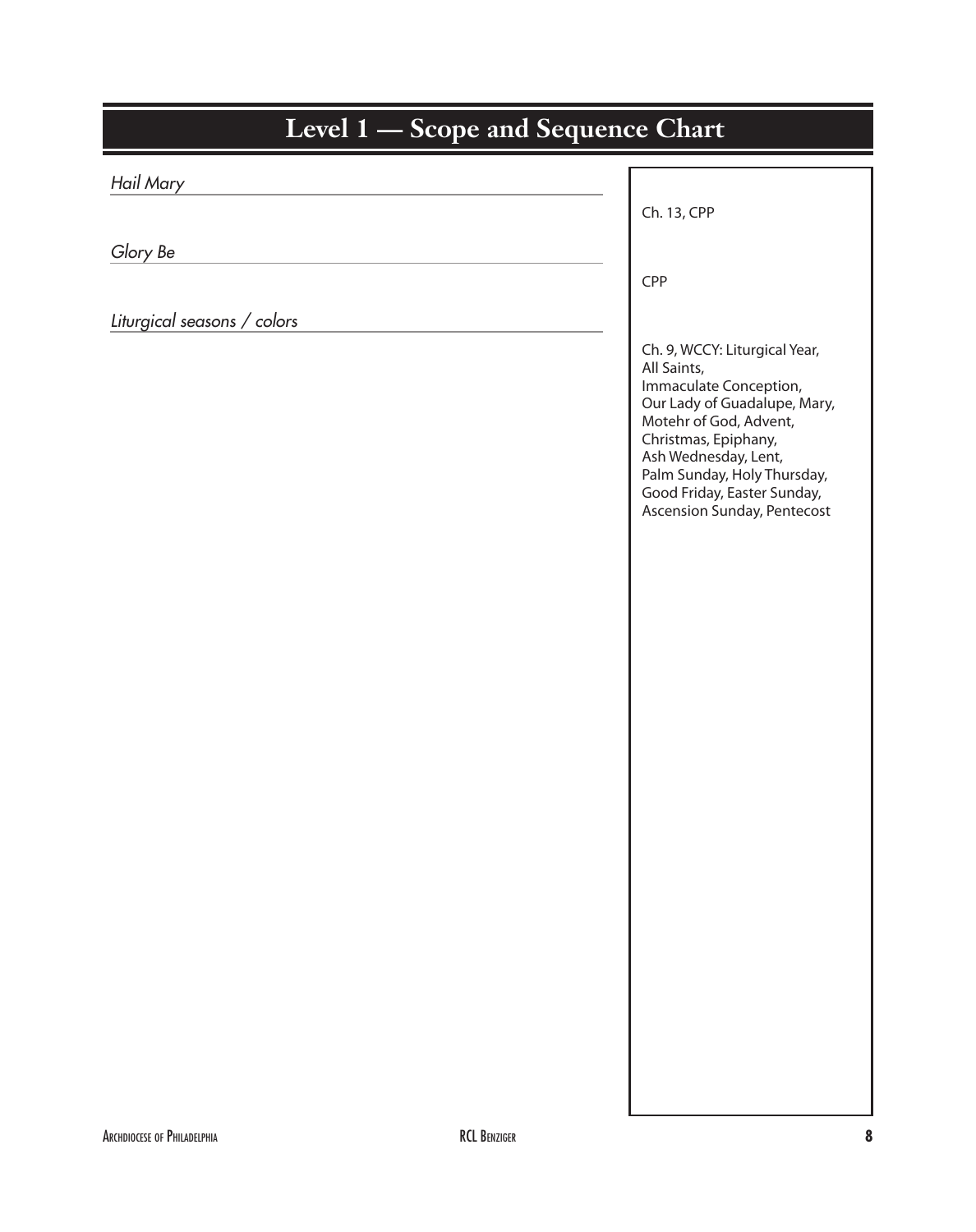#### Semester 1 *The Blessed Trinity* Central Mystery Central Mystery Central Mystery One person in one God **Ch. 3, KT: The Holy Trinity** Sign of the Cross Channels Ch. 3, KT: The Holy Trinity God the Father **Ch. 3, 4, KT: The Holy Trinity**, Divine Work of Creation God, the Son, Jesus Ch. 3, 5, KT: The Holy Trinity, Jesus Christ, Son of God, Son of Mary God, the Holy Spirit God, the Holy Trinity *Sacraments of Initiation* Definition Ch. 9, 10, 11, KT: The Sacraments Baptism Ch. 9, 10, KT: The Sacraments — effects **Ch. 10** — indelible mark — membership Ch. 10  $-$  grace changes of  $\sim$  10  $\sim$  10  $\sim$  10  $\sim$  10  $\sim$  10  $\sim$  10  $\sim$  10  $\sim$ *Sacraments Sacramentals & Holy Actions*  Baptism: Rite & Symbols **Ch. 9, 10, 11, KT: The Sacraments** Holy water **Ch. 9, 10, 11, KT: The Sacraments** Blessing **Ch. 9, 10, 11, KT: The Sacraments** Crucifix WCCY: Good Friday Blessed Medals *Sacraments of Initiation* Confirmation **Confirmation** Confirmation **Confirmation** Ch. 9, 11, KT: The Sacraments — Effects / Signs Channels Ch. 11, KT: The Sacraments — Ministers Channels Ch. 11, KT: The Sacraments — Laying of Hands **Ch. 11, KT: The Sacraments**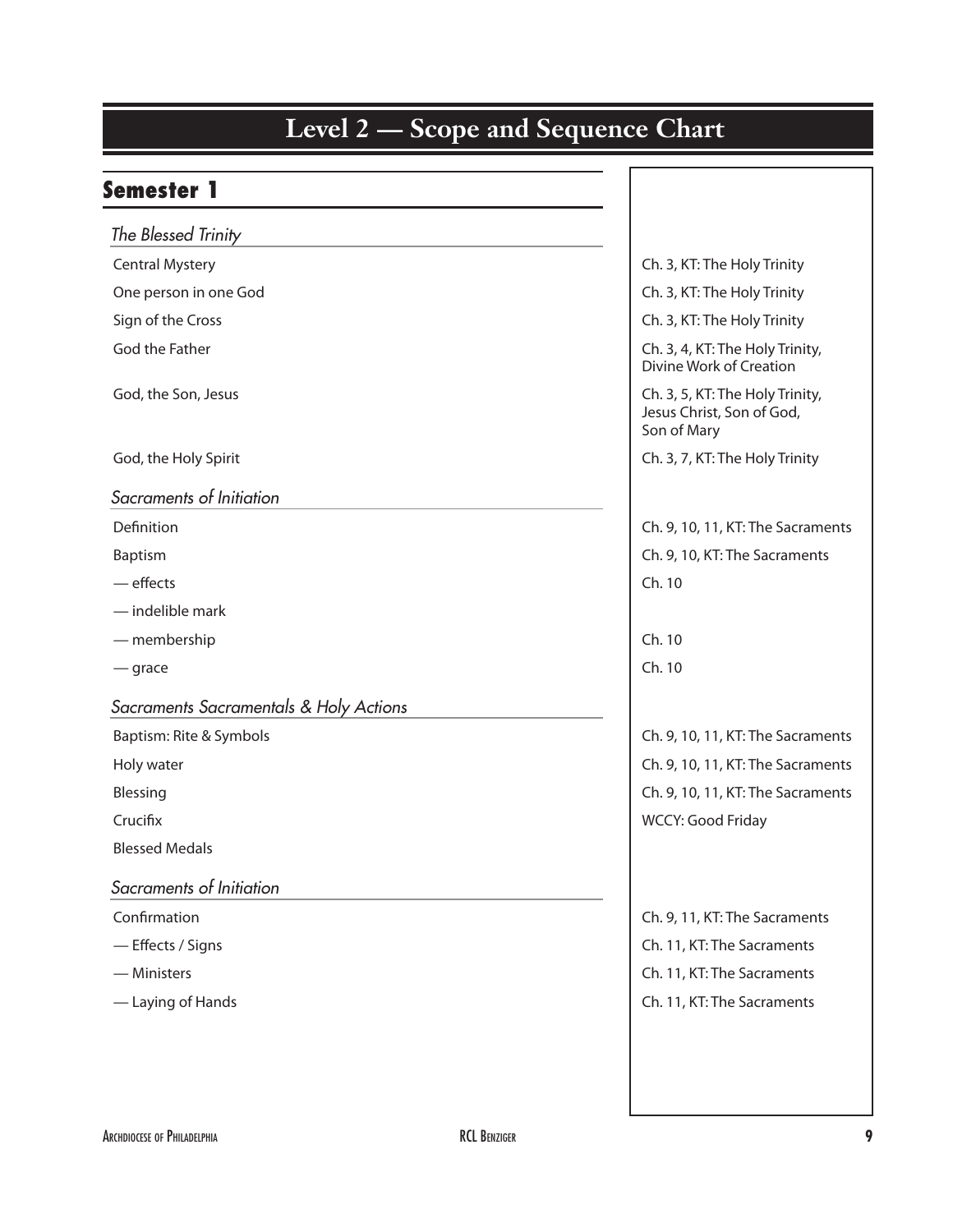| <b>Level 2 — Scope and Sequence Chart</b> |                                                                       |
|-------------------------------------------|-----------------------------------------------------------------------|
|                                           |                                                                       |
| Eucharist                                 | Ch. 9, 14, 15,<br>KT: The Sacraments, CPP: WCM                        |
| - Names / Scripture                       | Ch. 14, CPP: WCM,<br><b>KT: The Sacraments</b>                        |
| - Celebration / Mass                      | Ch. 15, KT: The Sacraments                                            |
| - Real Presence                           | Ch. 15, KT: The Sacraments                                            |
| Liturgical Year                           |                                                                       |
| Ordinary time                             | WCCY: The Liturgical Year,<br>KT: Liturgy and Worship                 |
| Sunday                                    | Ch. 13                                                                |
| Mary                                      |                                                                       |
| Oct. 4 & Nov. 1                           | <b>WCCY: All Saints</b>                                               |
| Rosary / Oct. 7                           | CPP: The Rosary                                                       |
| <b>Prayer Service for All Saints</b>      | <b>WCCY: All Saints</b>                                               |
| Sacraments of Healing                     |                                                                       |
| <b>Sacraments of Healing</b>              | Ch. 9, 12,<br>CPP: The Seven Sacraments,<br><b>KT: The Sacraments</b> |
| Penance & Reconciliation                  | Ch. 9, 12,<br>CPP: The Seven Sacraments,<br><b>KT: The Sacraments</b> |
| Social Justice                            |                                                                       |
| Names / Scripture Stories                 | Ch. 12                                                                |
| - Sin and Forgiveness                     | Ch. 12                                                                |
| Need to Forgive Others                    | Ch. 12                                                                |
| Sacrament of Healing                      |                                                                       |
| Penance / Form                            | Ch. 9,<br>CPP: The Seven Sacraments,<br><b>KT: The Sacraments</b>     |
| Sacraments of Healing                     |                                                                       |
| Anointing of the Sick (introduce)         | Ch. 12,<br>CPP: The Seven Sacraments,<br><b>KT: The Sacraments</b>    |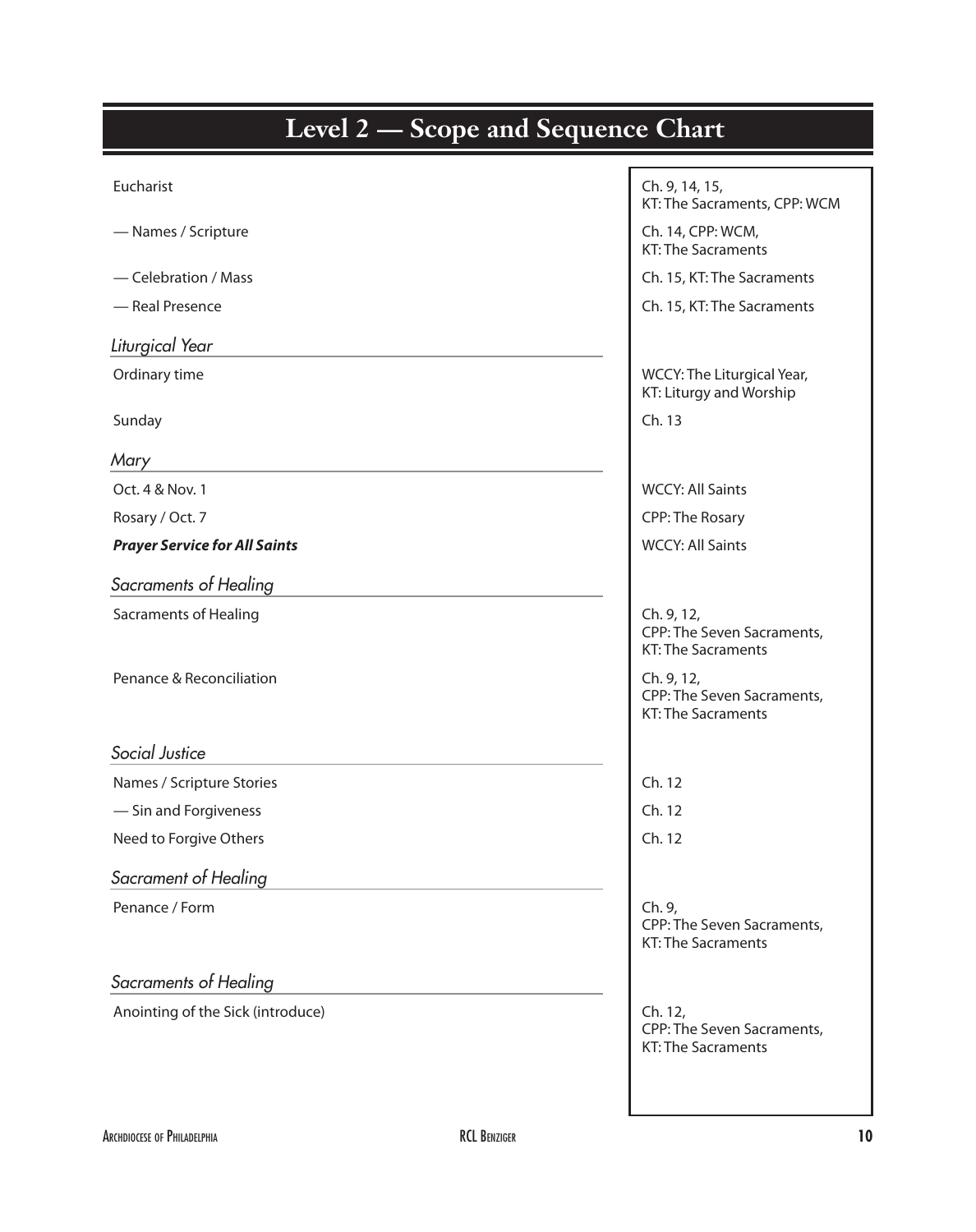| Level 2 — Scope and Sequence Chart           |                                                                   |
|----------------------------------------------|-------------------------------------------------------------------|
| Sacraments at the Service of Communion       |                                                                   |
| Matrimony (introduce)                        | Ch. 9,<br>CPP: The Seven Sacraments,<br><b>KT: The Sacraments</b> |
| Holy Orders (introduce)                      | Ch. 9,<br>CPP: The Seven Sacraments,<br>KT: The Sacraments        |
| Mary Liturgical Year                         |                                                                   |
| <b>Titles</b>                                | WCCY: Mary, Mother of God                                         |
| Feasts (Dec.8 / Jan. 1)                      | WCCY: Mary, Mother of God                                         |
| Dec. 6, Jan. 5                               |                                                                   |
| Liturgical Year                              |                                                                   |
| Advent & Christmas                           | WCCY: Advent, Christmas                                           |
| Mission Awareness and Project                |                                                                   |
| <b>Advent Prayer Service</b>                 | <b>WCCY: Advent</b>                                               |
| Prayers                                      |                                                                   |
| <b>Review Prayers</b>                        | Ch. 24, CPP, KT: Christan Prayer                                  |
| Traditional                                  | Ch. 24, CPP, KT: Christan Prayer                                  |
| Spontaneous                                  |                                                                   |
| <b>First Reconciliation Preparation</b>      |                                                                   |
| Tour of the Confessional or similar activity |                                                                   |
| Semester 2                                   |                                                                   |
| The Mass The Holy Spirit                     |                                                                   |
| Genuflection                                 |                                                                   |
| <b>Introductory Rites</b>                    | Ch. 13, CPP: WCM,<br>KT: The Sacraments                           |
| Liturgy of the Word                          | Ch. 14, CPP: WCM,<br>KT: The Sacraments                           |
| The Mass                                     |                                                                   |
| Liturgy of the Eucharist                     | Ch. 15, CPP: WCM,<br>KT: The Sacraments                           |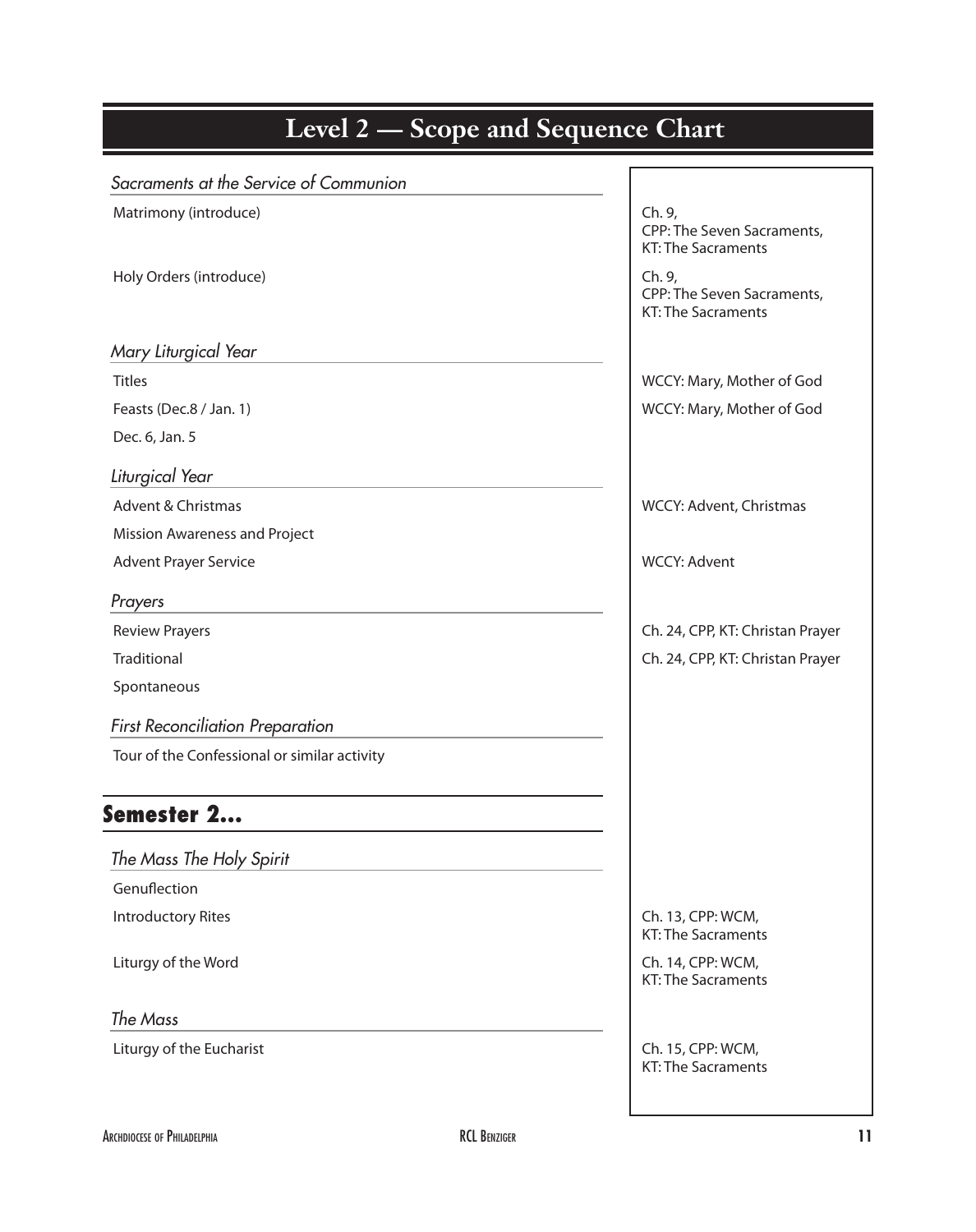| Level 2 - Scope and Sequence Chart    |                                                                    |  |
|---------------------------------------|--------------------------------------------------------------------|--|
| The Mass                              |                                                                    |  |
| Liturgy of the Eucharist              | Ch. 15, CPP: WCM,<br><b>KT: The Sacraments</b>                     |  |
| <b>Concluding Rite</b>                | Ch. 16, CPP: WCM,<br><b>KT: The Sacraments</b>                     |  |
| Feasts / Special People               |                                                                    |  |
| March 3                               |                                                                    |  |
| March 19                              |                                                                    |  |
| <b>1st Reconciliation Preparation</b> | Ch. 12,<br>CPP: The Seven Sacraments,<br><b>KT: The Sacraments</b> |  |
| <b>Safe Environment Lesson</b>        |                                                                    |  |
| Liturgical Year                       |                                                                    |  |
| Lent                                  | <b>WCCY: Lent</b>                                                  |  |
| <b>Holy Week</b>                      | WCCY: Palm Sunday,<br>Holy Thursday, Good Friday                   |  |
| Sacramental                           |                                                                    |  |
| <b>Blessed ashes &amp; Palms</b>      |                                                                    |  |
| <b>Blessed candles</b>                |                                                                    |  |
| Cross / crucifix                      | Ch.6                                                               |  |
| Topics Related to the Mass            |                                                                    |  |
| <b>Sunday Mass</b>                    | Ch. 13, 14, 15, 16,<br>KT: The Sacraments                          |  |
| Role of the People                    | Ch. 13, 14, 15, 16                                                 |  |
| Vestments                             |                                                                    |  |
| <b>Sacred Vessels</b>                 |                                                                    |  |
| Objects related to Mass               | Ch. 13, 14, 15, 16                                                 |  |
| Mass and Eucharist                    |                                                                    |  |
| Act of praise and thanksgiving        | Ch. 13, 14, 15, 16                                                 |  |
| Sacrifice                             | Ch. 13, 14, 15, 16                                                 |  |
| Social Justice                        |                                                                    |  |
| Called to be peacemakers              | Ch. 12                                                             |  |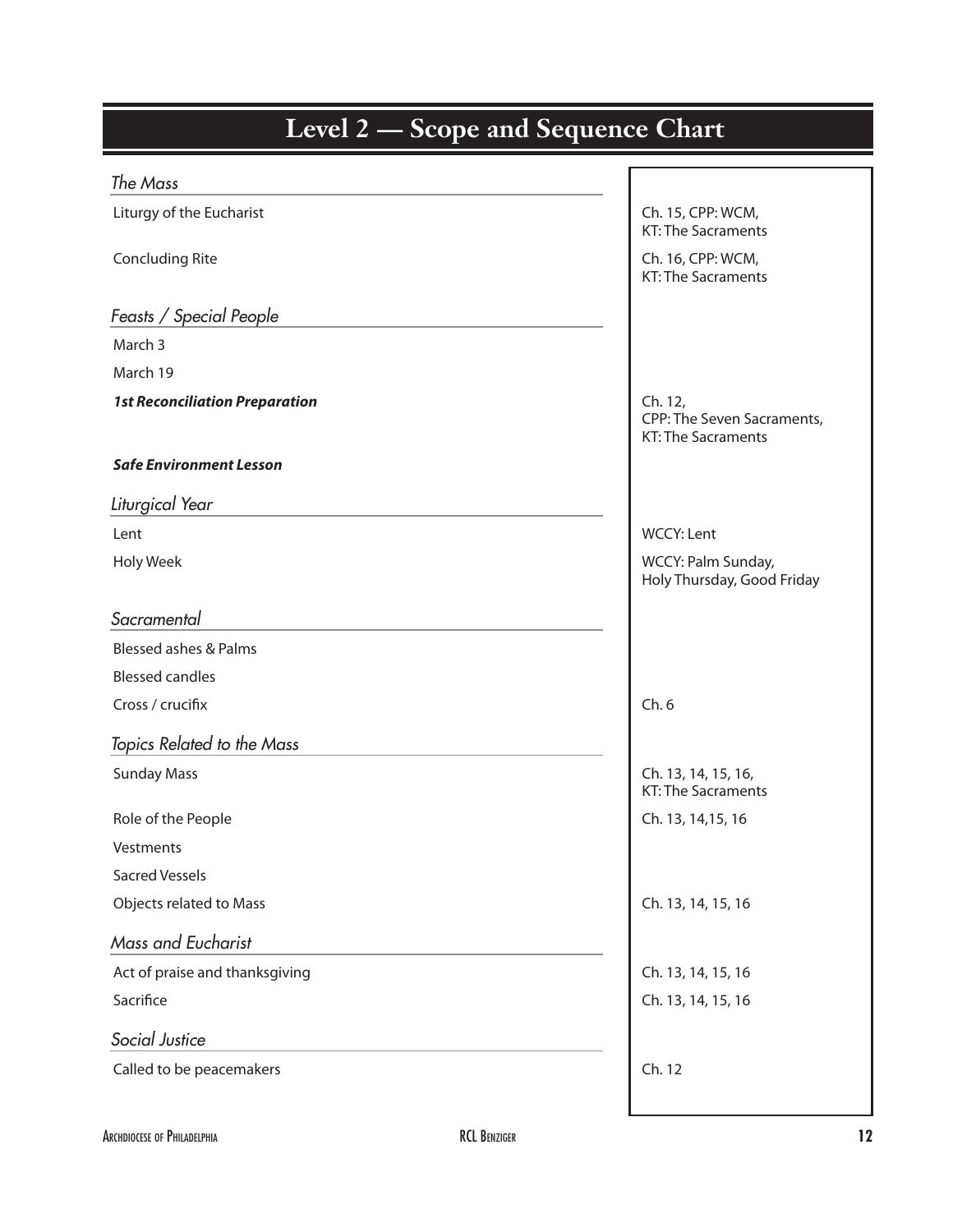| <b>Level 2 — Scope and Sequence Chart</b> |                                                    |
|-------------------------------------------|----------------------------------------------------|
| Social Justice                            |                                                    |
| Lenten Prayer Service / Project           |                                                    |
| Outreach to those who suffer              |                                                    |
| Liturgical Year                           |                                                    |
| Easter                                    | WCCY: Easter Sunday                                |
| <b>Trinity Sunday</b>                     |                                                    |
| Corpus Christi                            |                                                    |
| Prayer                                    |                                                    |
| Review types of prayer                    | Ch. 24, CPP                                        |
| <b>Traditional Prayer</b>                 | Ch. 24, CPP                                        |
| Prayer                                    |                                                    |
| Spontaneous Prayer                        | Ch. 24,                                            |
| Sacramentals                              |                                                    |
| <b>Blessed Medals</b>                     |                                                    |
| <b>Blessed Pictures</b>                   |                                                    |
| <b>Holy Water</b>                         |                                                    |
| Mary                                      |                                                    |
| <b>Titles of Mary</b>                     | WCCY: Mary Mother of God,<br>Our Lady of Guadalupe |
| Days of Honor                             | WCCY: Mary Mother of God,<br>Our Lady of Guadalupe |
| May Devotion                              |                                                    |
| Sacramentals                              |                                                    |
| Rosary                                    | CPP: The Rosary                                    |
|                                           |                                                    |
| Color                                     |                                                    |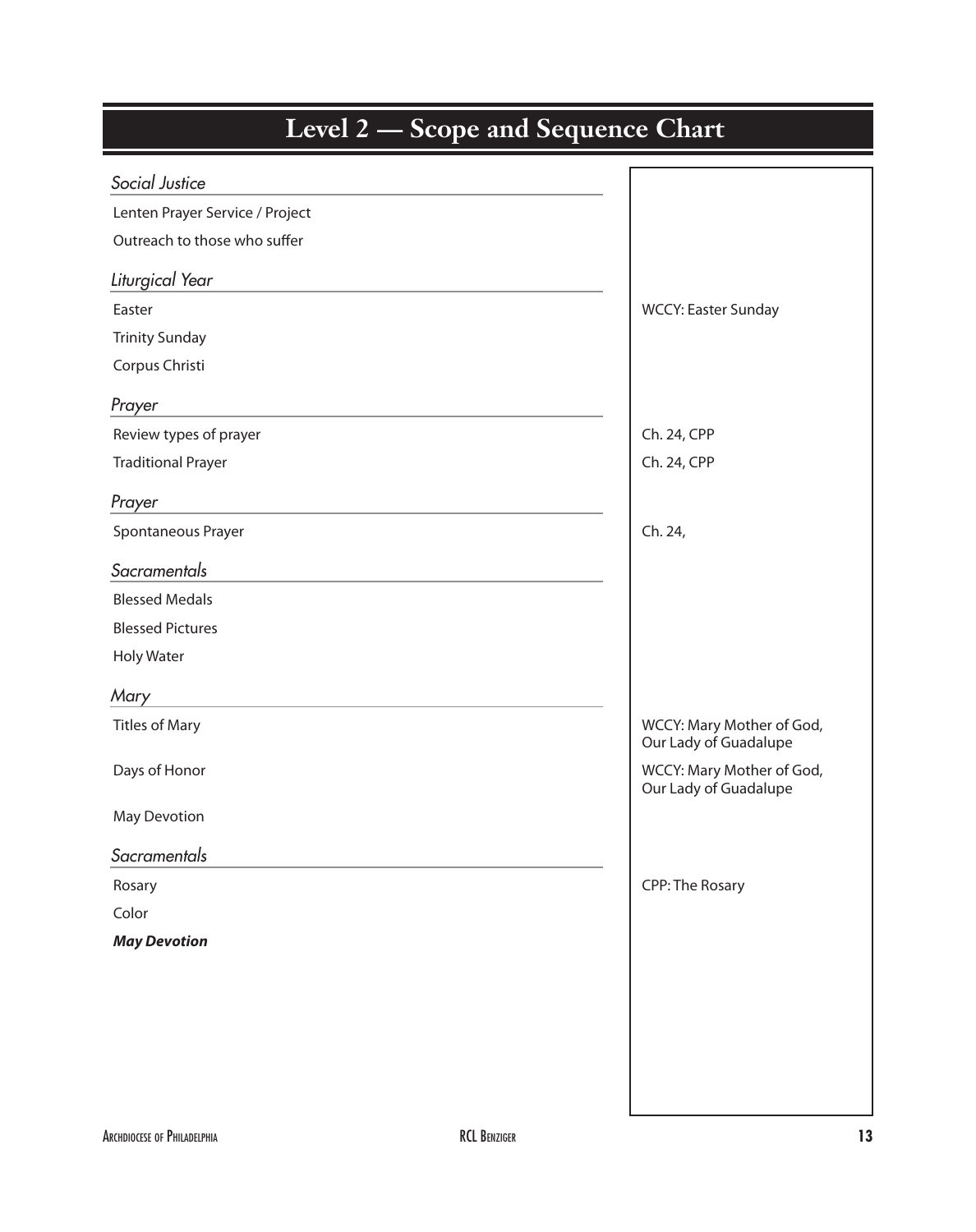# Level 2 – Scope and Sequence Chart Mastery List… *Holy Spirit* Ch. 7, KT: The Holy Trinity *Sacrament of Baptism* Ch. 10, KT: The Sacraments *Sacrament of Reconciliation* Ch. 12, KT: The Sacraments *Mary, Mother of God* WCCY: Mary, Mother of God *Liturgy of the Word*  $Ch. 14$ *Sunday*  $\Box$  Ch. 13 *Rosary* CPP: The Rosary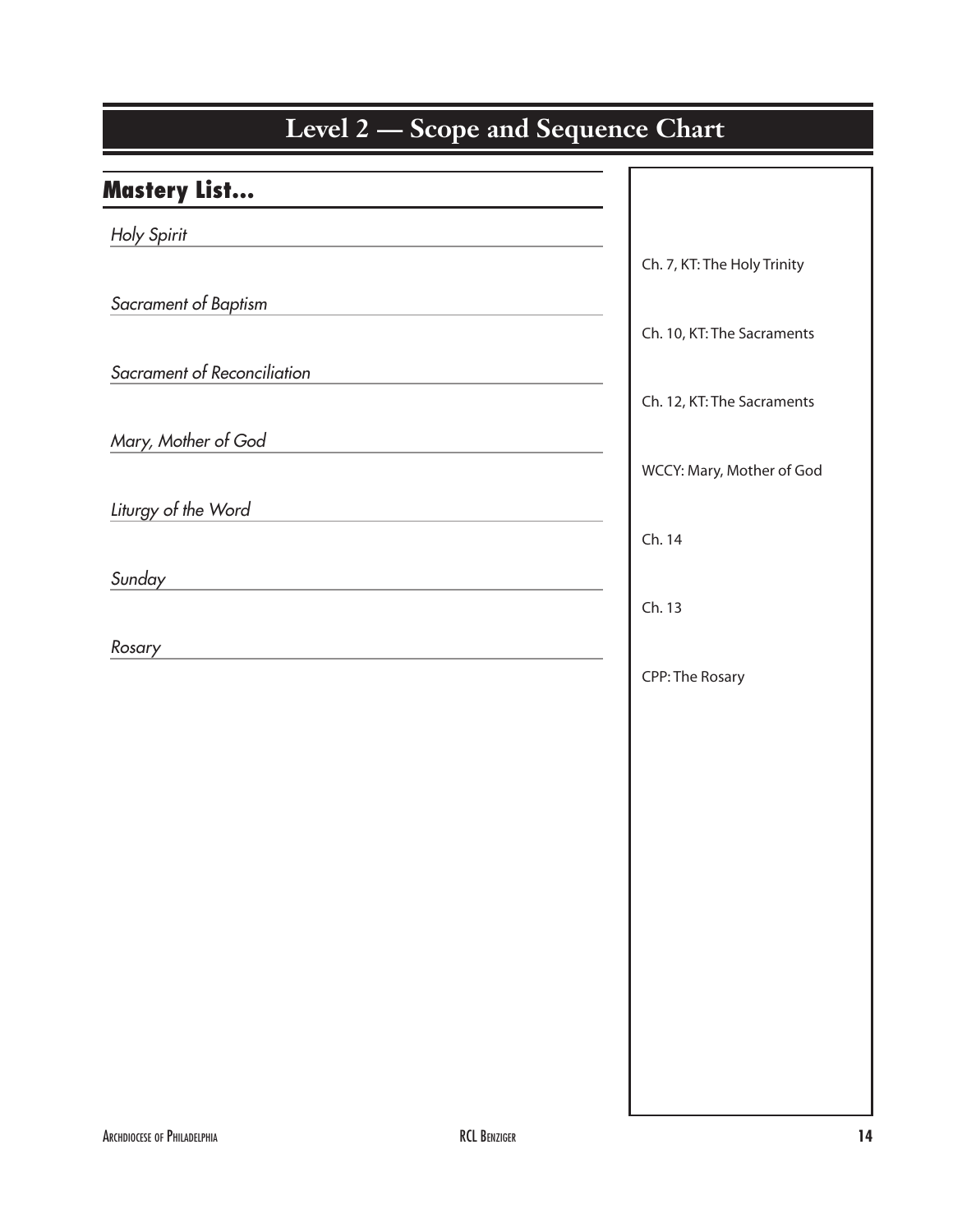| <b>Semester 1</b>            |                                                                                     |
|------------------------------|-------------------------------------------------------------------------------------|
| The Trinity                  |                                                                                     |
| Definition                   | Ch. 1, 11, The Holy Trinity                                                         |
| God the Father               | Ch. 1, 14, 17, 24,<br>KT: Divine Revelation,<br>The Holy Trinity                    |
| The Trinity                  |                                                                                     |
| God the Son                  | Ch. 4, 5, 23, 24, KT: Jesus Christ,<br>Son of God, Son of Mary,<br>The Holy Trinity |
| God the Holy Spirit          | Ch. 6, KT: The Holy Trinity                                                         |
| Sacrament                    |                                                                                     |
| Definition                   | Ch. 11, KT: The Sacraments                                                          |
| Sacraments of Initiation     |                                                                                     |
| Baptism (review)             | Ch. 11,                                                                             |
|                              | CPP: The Seven Sacraments,<br><b>KT: The Sacraments</b>                             |
| Confirmation (review)        | Ch. 11,<br>CPP: The Seven Sacraments,<br><b>KT: The Sacraments</b>                  |
| Sacraments of Initiation     |                                                                                     |
| Eucharist                    | Ch. 13, 14, CPP: WCM,<br><b>KT: The Sacraments</b>                                  |
| — Names                      | Ch. 13, 14, CPP: WCM,<br><b>KT: The Sacraments</b>                                  |
| - Stories of the Last Supper | Ch. 14                                                                              |
| Sacraments of Initiation     |                                                                                     |
| Eucharist                    | Ch. 13, 14, CPP: WCM,<br><b>KT: The Sacraments</b>                                  |
| - Signs & Minister           | Ch. 13, 14                                                                          |

#### **Kindergarten Level 3 — Scope and Sequence Chart**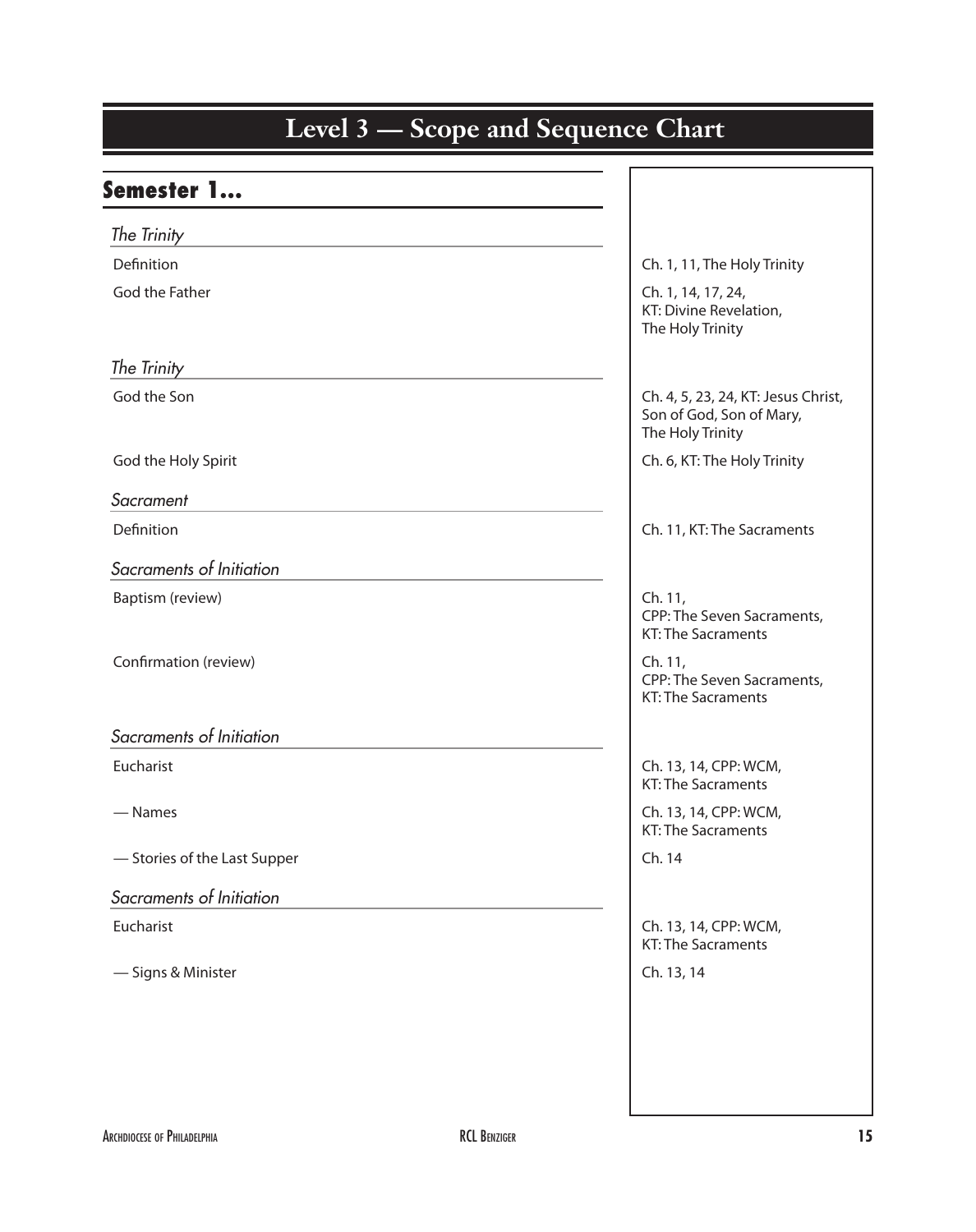| beope and bequence                     |                                                                    |
|----------------------------------------|--------------------------------------------------------------------|
| Liturgical Year                        |                                                                    |
| Saints                                 | Ch. 8,<br>WCCY: Our Lady of Guadalupe                              |
| Oct. 2 - Guardian Angels               |                                                                    |
| Oct. 4 - St. Francis of Assisi         | Ch.1                                                               |
| Social Justice                         |                                                                    |
| St. Francis / Care of All Creation     | Ch.1                                                               |
| <b>Prayer Service for All Saints</b>   | <b>CPP: All Saints</b>                                             |
| Sacraments of Initiation               |                                                                    |
| Eucharist                              | Ch. 13, 14, CPP: WCM,<br><b>KT: The Sacraments</b>                 |
| - Celebrating the Sacrament            | Ch. 13, 14, CPP: WCM,<br><b>KT: The Sacraments</b>                 |
| Sacraments of Initiation               |                                                                    |
| Eucharist                              | Ch. 13, 14, CPP: WCM,<br><b>KT: The Sacraments</b>                 |
| - Real Presence of Jesus               | Ch. 14, KT: The Sacraments                                         |
| Tabernacle / Sanctuary Lamp            |                                                                    |
| Adoration                              |                                                                    |
| Benediction                            |                                                                    |
| Sacraments of Healing                  |                                                                    |
| Penance & Reconciliation               | Ch. 12,<br>CPP: The Seven Sacraments,<br>KT: The Sacraments        |
| Anointing of the Sick                  | Ch. 12,<br>CPP: The Seven Sacraments,<br>KT: The Sacraments        |
| Sacraments at the Service of Communion |                                                                    |
| <b>Sacrament of Marriage</b>           | Ch. 15,<br>CCP: The Seven Sacraments,<br>KT: The Sacraments        |
| <b>Sacrament of Holy Orders</b>        | Ch. 16,<br>CCP: The Seven Sacraments,<br><b>KT: The Sacraments</b> |
|                                        |                                                                    |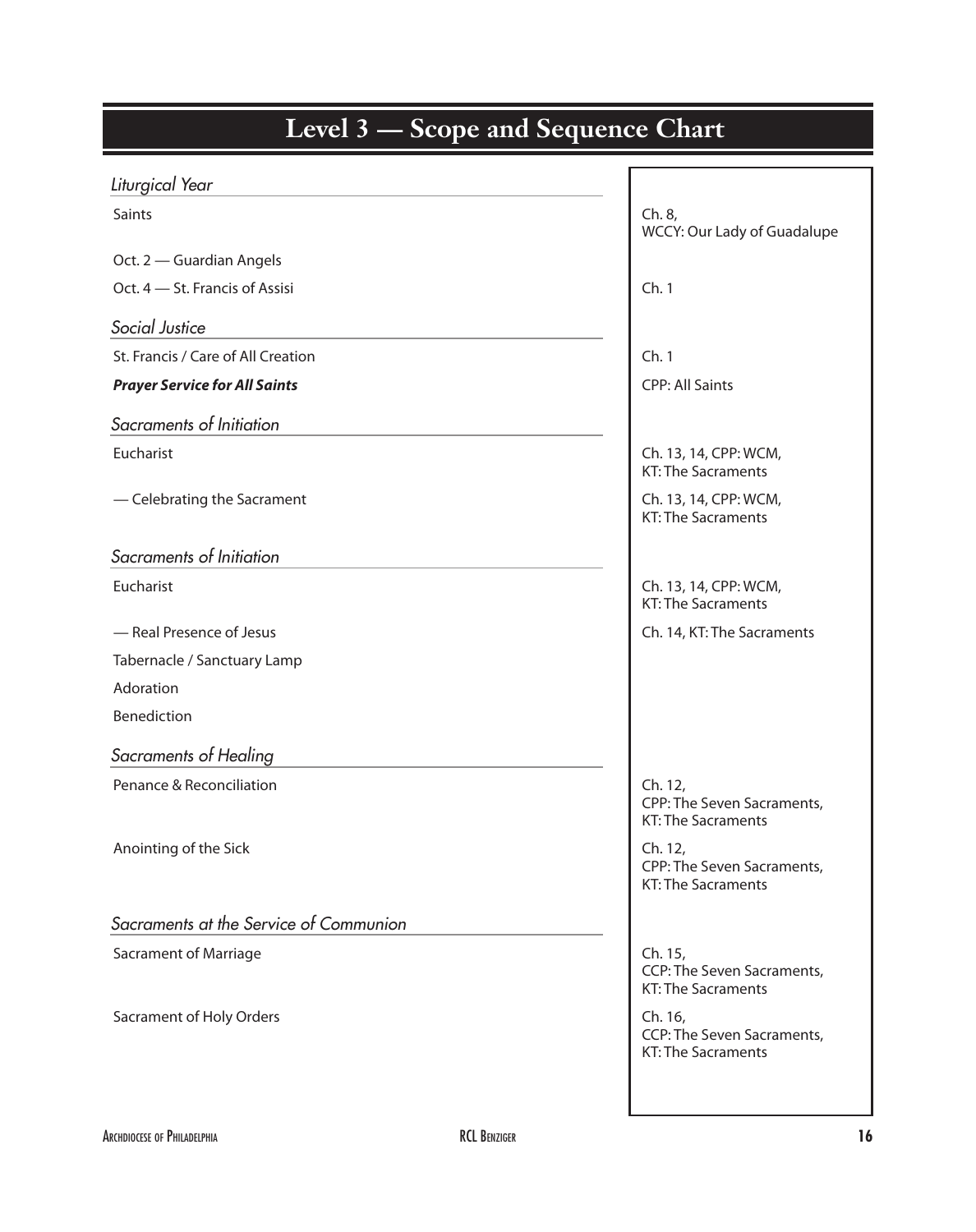| Mary                         |                                                                                                                                                                       |
|------------------------------|-----------------------------------------------------------------------------------------------------------------------------------------------------------------------|
| <b>Titles</b>                | Ch. 3, WCCY: Solemnity of the<br>Immaculate Conception,<br>Feast of Our Lady of Guadalupe,<br>Solemnity of Mary,<br>the Mother of God,<br>KT: The Blessed Virgin Mary |
| December 8 & 12              | WCCY: Solemnity of the<br>Immaculate Conception,<br>Feast of Our Lady of Guadalupe                                                                                    |
| Liturgical Year              |                                                                                                                                                                       |
| Sunday                       | <b>KT: The Sacraments</b>                                                                                                                                             |
| <b>Ordinary Time</b>         | <b>WCCY: The Liturgical Year</b>                                                                                                                                      |
| Advent                       | WCCY: The Liturgical Year,<br>Advent                                                                                                                                  |
| December 9 & January 6       |                                                                                                                                                                       |
| <b>Advent Prayer Service</b> |                                                                                                                                                                       |
| Prayer                       |                                                                                                                                                                       |
| Traditional                  | Ch. 24, CPP                                                                                                                                                           |
| - Prayers of the Mass        | CPP: WCM, Ch. 13, 14,<br><b>KT: The Sacraments</b>                                                                                                                    |
| - Act of Contrition          | Ch. 12, CPP: The Act of Contrition,<br>Reconciliation,                                                                                                                |
| - Apostles Creed             | Ch. 5, 8, 22,<br>CPP: The Apostle's Creed                                                                                                                             |
| Prayer                       |                                                                                                                                                                       |
| Spontaneous                  | Ch. 3, 4, 9,10                                                                                                                                                        |
| - Petition, praise,          | Ch. 3, 4, 9,<br>KT: Christian Prayer, CPP                                                                                                                             |
| -Thanksgiving, forgiveness   | Ch. 9, 10, 12,<br>KT: Christian Prayer, CPP                                                                                                                           |
|                              |                                                                                                                                                                       |
|                              |                                                                                                                                                                       |
|                              |                                                                                                                                                                       |
|                              |                                                                                                                                                                       |
|                              |                                                                                                                                                                       |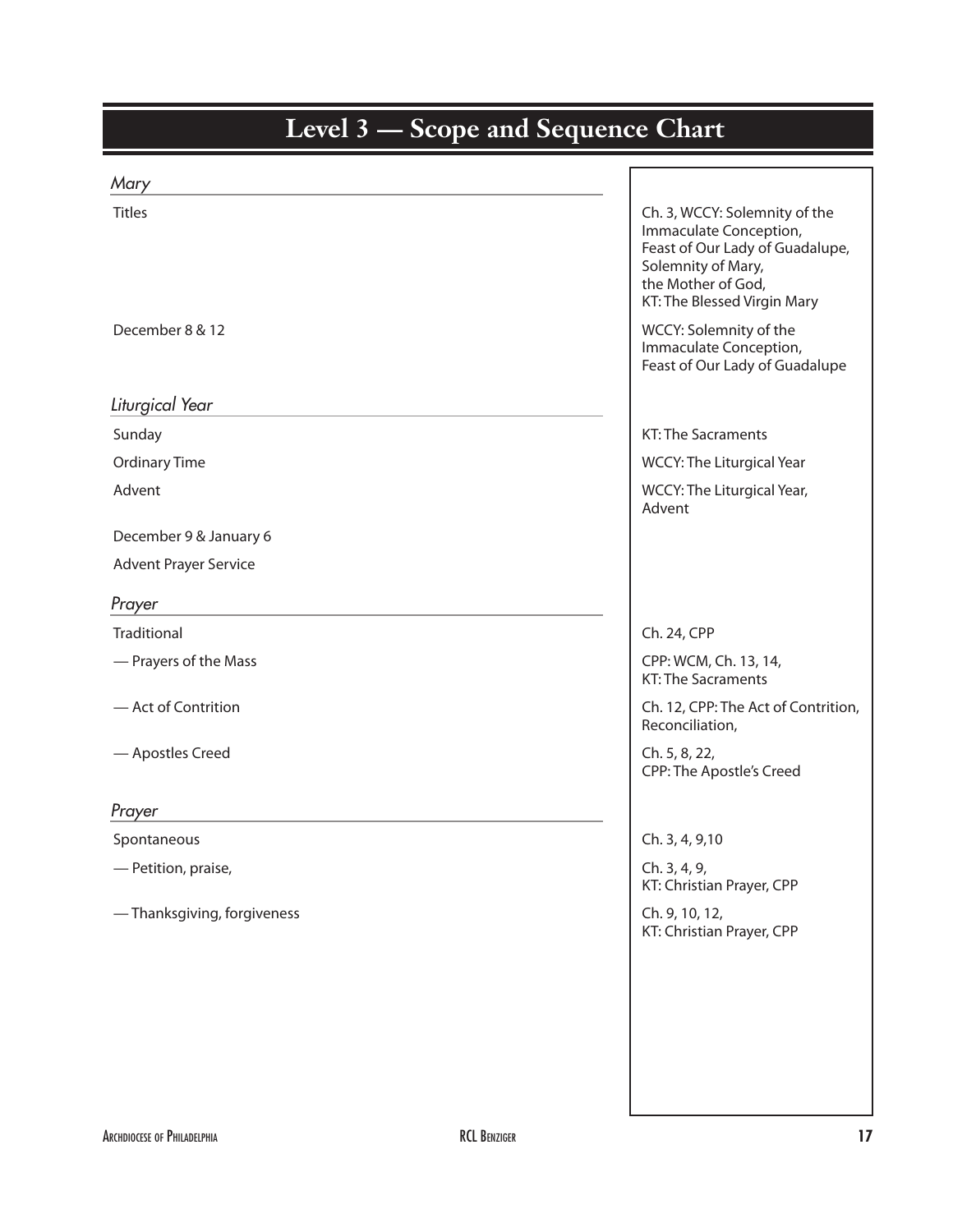| Semester 2                                                         |                                                                                                              |
|--------------------------------------------------------------------|--------------------------------------------------------------------------------------------------------------|
| <b>Christian Community</b>                                         |                                                                                                              |
| Birth and Growth of the Church                                     | Ch. 7, 21                                                                                                    |
| <b>Christian Community</b>                                         |                                                                                                              |
| Composition of the Church today                                    | Ch. 7, 8,                                                                                                    |
| Membership in the Catholic Church                                  | Ch. 7, 8, 11                                                                                                 |
| Liturgical Year                                                    |                                                                                                              |
| February 2 - Presentation                                          |                                                                                                              |
| <b>Celebration of the Sacrament of Penance or a Prayer Service</b> |                                                                                                              |
| Liturgical Year                                                    |                                                                                                              |
| Lent                                                               | Lent, WCCY: Lent                                                                                             |
| Prayer                                                             |                                                                                                              |
| Jesus Prayer                                                       |                                                                                                              |
| <b>Stations of the Cross</b>                                       | <b>CPP: Stations of the Cross</b>                                                                            |
| God's Law                                                          |                                                                                                              |
| Introduce Ten Commandments                                         | Ch. 18, 19,<br>CPP: The Ten Commandments,<br>KT: The Moral Life                                              |
| <b>Review the Great Commandment</b>                                | Ch. 8, 20,<br>CPP: The Great Commandment,<br><b>KT: The Moral Life</b>                                       |
| Sacramentals                                                       |                                                                                                              |
| Definition                                                         | Ch. 11,                                                                                                      |
| <b>Blessed Ashes &amp; Palms</b>                                   | WCCY: Ash Wednesday                                                                                          |
| <b>Safe Environment Lesson</b>                                     |                                                                                                              |
| Social Justice                                                     |                                                                                                              |
| Option for the Poor and Vulnerable (Lenten Project)                | WCCY: Ash Wednesday, Lent                                                                                    |
| Liturgical Year                                                    |                                                                                                              |
| <b>Holy Week</b>                                                   | Ch. 10, WCCY: Palm Sunday<br>of the Lord's Passion,<br>Triduum: Holy Thursday,<br>Good Friday, Easter Sunday |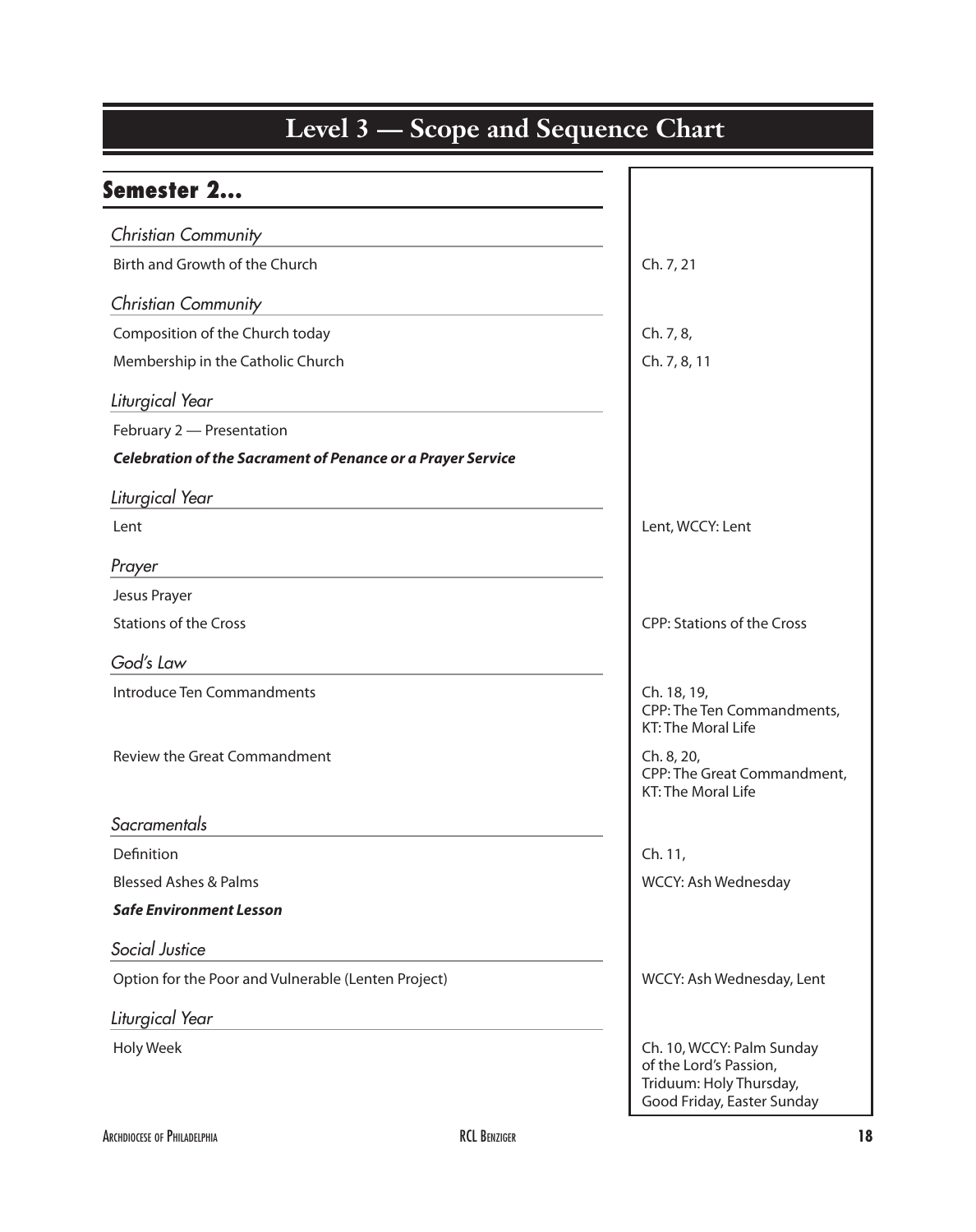| Sacrament of Initiation                                           |                                                                                                                                                                                |
|-------------------------------------------------------------------|--------------------------------------------------------------------------------------------------------------------------------------------------------------------------------|
| Review Stories of the Last Supper (see Semester 1)                | Ch. 14,<br>WCCY: Triduum: Holy Thursday                                                                                                                                        |
| Liturgical Year                                                   |                                                                                                                                                                                |
| Easter                                                            | Ch. 10,<br>WCCY: Triduum: Easter Sunday                                                                                                                                        |
| <b>Easter Season</b>                                              | Ch. 10,<br>WCCY: Triduum: Easter Sunday                                                                                                                                        |
| <b>Lenten Devotion or Celebration of the Sacrament of Penance</b> |                                                                                                                                                                                |
| Liturgical Year                                                   |                                                                                                                                                                                |
| Pentecost                                                         | Ch. 6, 7, 10,<br><b>WCCY: Solemnity of Pentecost</b>                                                                                                                           |
| Saints and Special People                                         | Ch. 1, 2, 3, 4, 5, 6, 8, 9, 10, 11,<br>12, 13, 14, 15, 16, 17, 18, 19, 20,<br>21, 22, 23, 24,<br>WCCY: Solemnity of All Saints,<br>Feast of Our Lady of Guadalupe,<br>Epiphany |
| Mary                                                              |                                                                                                                                                                                |
| <b>Titles</b>                                                     | Ch. 3, WCCY: Solemnity<br>of the Immaculate Conception,<br>Feast of Our Lady of Guadalupe,<br>Solemnity of Mary,<br>the Mother of God,<br>KT: The Blessed Virgin Mary          |
| Days in Honor of Mary                                             | Ch. 3, WCCY: Solemnity<br>of the Immaculate Conception,<br>Feast of Our Lady of Guadalupe,<br>Solemnity of Mary,<br>the Mother of God,<br>KT: The Blessed Virgin Mary          |
| Prayer                                                            |                                                                                                                                                                                |
| Traditional                                                       |                                                                                                                                                                                |
| — The Rosary                                                      | <b>CPP: The Rosary</b>                                                                                                                                                         |
| <b>May Devotion</b>                                               |                                                                                                                                                                                |
|                                                                   |                                                                                                                                                                                |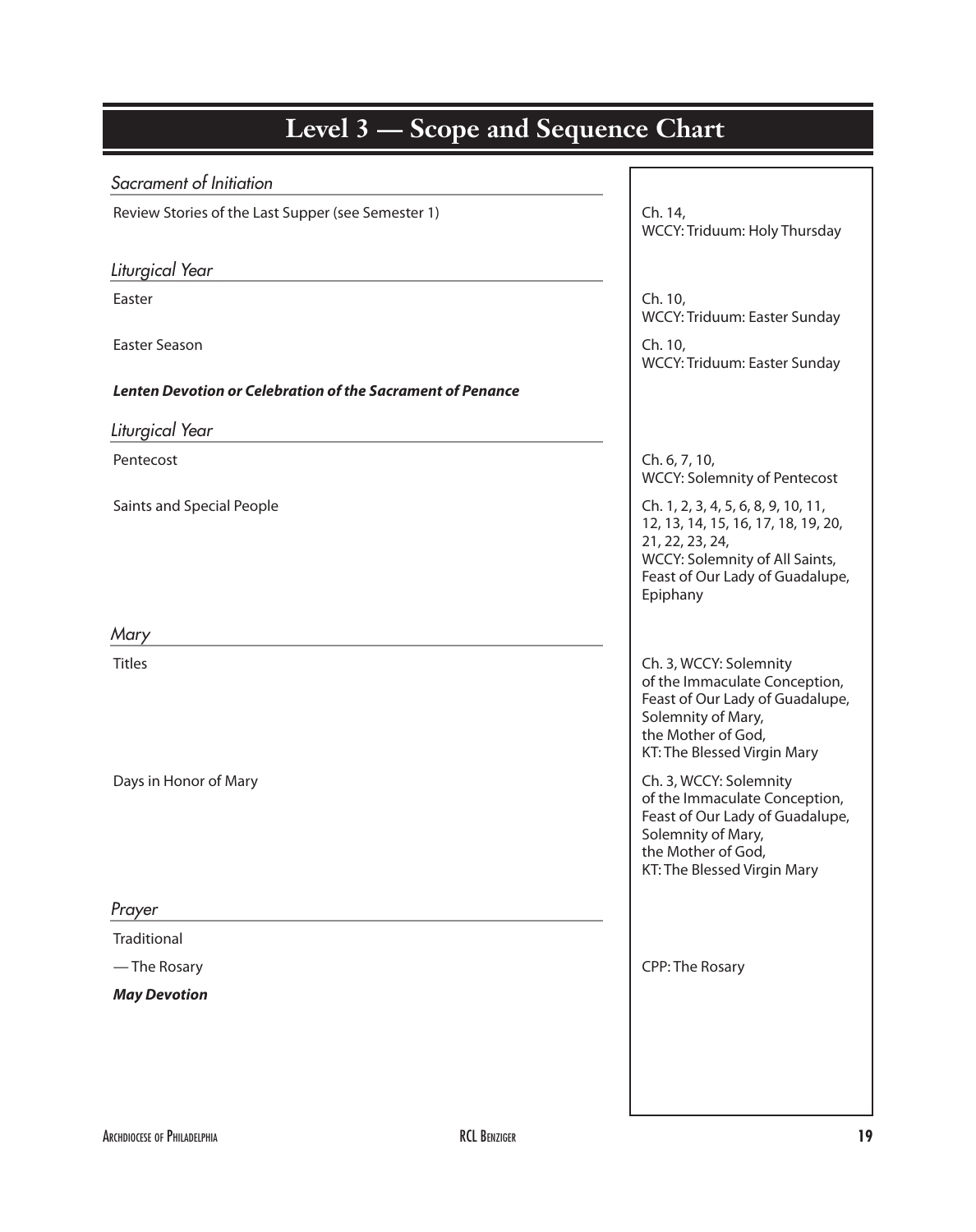| Level 3 — Scope and Sequence Chart |                                                                                                                                                                       |  |
|------------------------------------|-----------------------------------------------------------------------------------------------------------------------------------------------------------------------|--|
| <b>Mastery List</b>                |                                                                                                                                                                       |  |
| Holy Spirit                        |                                                                                                                                                                       |  |
|                                    | Ch. 6, KT: The Holy Trinity                                                                                                                                           |  |
| Sacrament of Baptism               |                                                                                                                                                                       |  |
|                                    | Ch. 11,<br>CPP: The Seven Sacraments,<br><b>KT: The Sacraments</b>                                                                                                    |  |
| Sacrament of Reconciliation        |                                                                                                                                                                       |  |
|                                    | Ch. 12,<br>CPP: The Seven Sacraments,<br><b>KT: The Sacraments</b>                                                                                                    |  |
| Mary, Mother of God                |                                                                                                                                                                       |  |
|                                    | Ch. 3, WCCY: Solemnity<br>of the Immaculate Conception,<br>Feast of Our Lady of Guadalupe,<br>Solemnity of Mary,<br>the Mother of God,<br>KT: The Blessed Virgin Mary |  |
| Liturgy of the Word                |                                                                                                                                                                       |  |
|                                    | Ch. 13, WCCY: WCM                                                                                                                                                     |  |
| Sunday                             |                                                                                                                                                                       |  |
|                                    | KT: The Sacraments                                                                                                                                                    |  |
| Rosary                             |                                                                                                                                                                       |  |
|                                    | <b>CPP: The Rosary</b>                                                                                                                                                |  |
|                                    |                                                                                                                                                                       |  |
|                                    |                                                                                                                                                                       |  |
|                                    |                                                                                                                                                                       |  |
|                                    |                                                                                                                                                                       |  |
|                                    |                                                                                                                                                                       |  |
|                                    |                                                                                                                                                                       |  |
|                                    |                                                                                                                                                                       |  |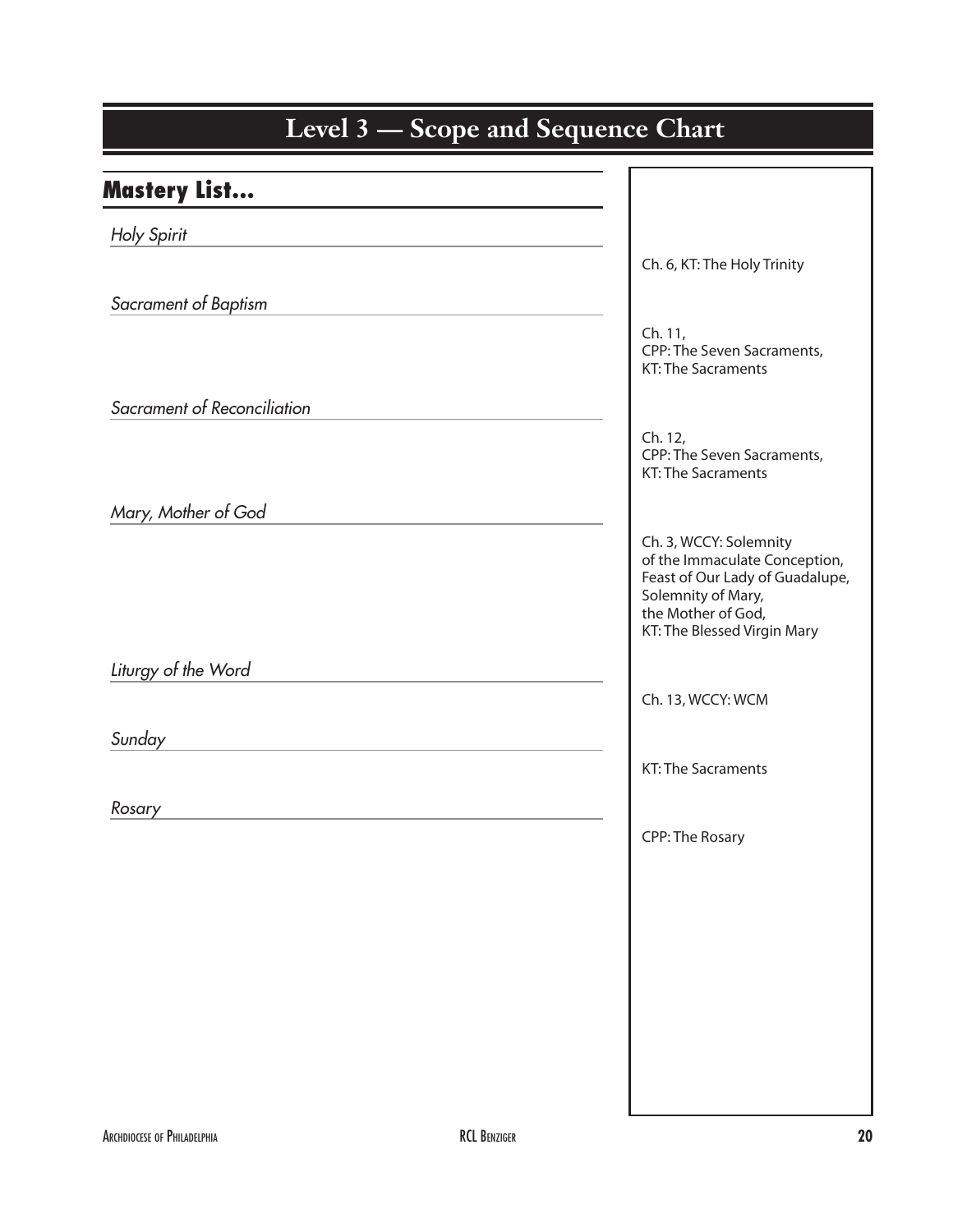| Level 4 – Scope and Sequence Chart                        |                                                                    |  |
|-----------------------------------------------------------|--------------------------------------------------------------------|--|
|                                                           |                                                                    |  |
| <b>Semester 1</b>                                         |                                                                    |  |
| God The Father                                            |                                                                    |  |
| Revelation to People                                      | Ch. 1, 2, KT: Divine Revelation                                    |  |
| <b>Revelation of Covenant</b>                             | Ch. 1, 2, 20, KT: Divine Revelation                                |  |
| Commandments                                              |                                                                    |  |
| Words of God                                              | Ch. 1, 21, 22, 23,<br>KT: Sacred Scripture,<br>KT: The Moral Life  |  |
| Path of Life                                              | Ch. 1, Ch. 21, 22, 23,<br><b>KT: The Moral Life</b>                |  |
| Mary                                                      |                                                                    |  |
| September 8                                               |                                                                    |  |
| Commandments                                              |                                                                    |  |
| 1st Commandment                                           | Ch. 21,<br>CPP: The Ten Commandments,<br>KT: The Moral Life        |  |
| <b>Second Commandment</b>                                 | Ch. 21,<br>CPP: The Ten Commandments,<br><b>KT: The Moral Life</b> |  |
| Commandment                                               |                                                                    |  |
| 3rd Commandment                                           | Ch. 21,<br>CPP: The Ten Commandments,<br>KT: The Moral Life        |  |
| Liturgical Year                                           |                                                                    |  |
| Sunday                                                    | Ch. 21,<br>CPP: The Ten Commandments,<br>KT: The Moral Life        |  |
| Commandment                                               |                                                                    |  |
| 4th Commandment                                           | Ch. 22,<br>CPP: The Ten Commandments,<br>KT: The Moral Life        |  |
| Liturgical Year                                           |                                                                    |  |
| Special Feasts and Days to honor Saints (Oct. 1 & Nov. 1) | <b>WCCY: All Saints</b>                                            |  |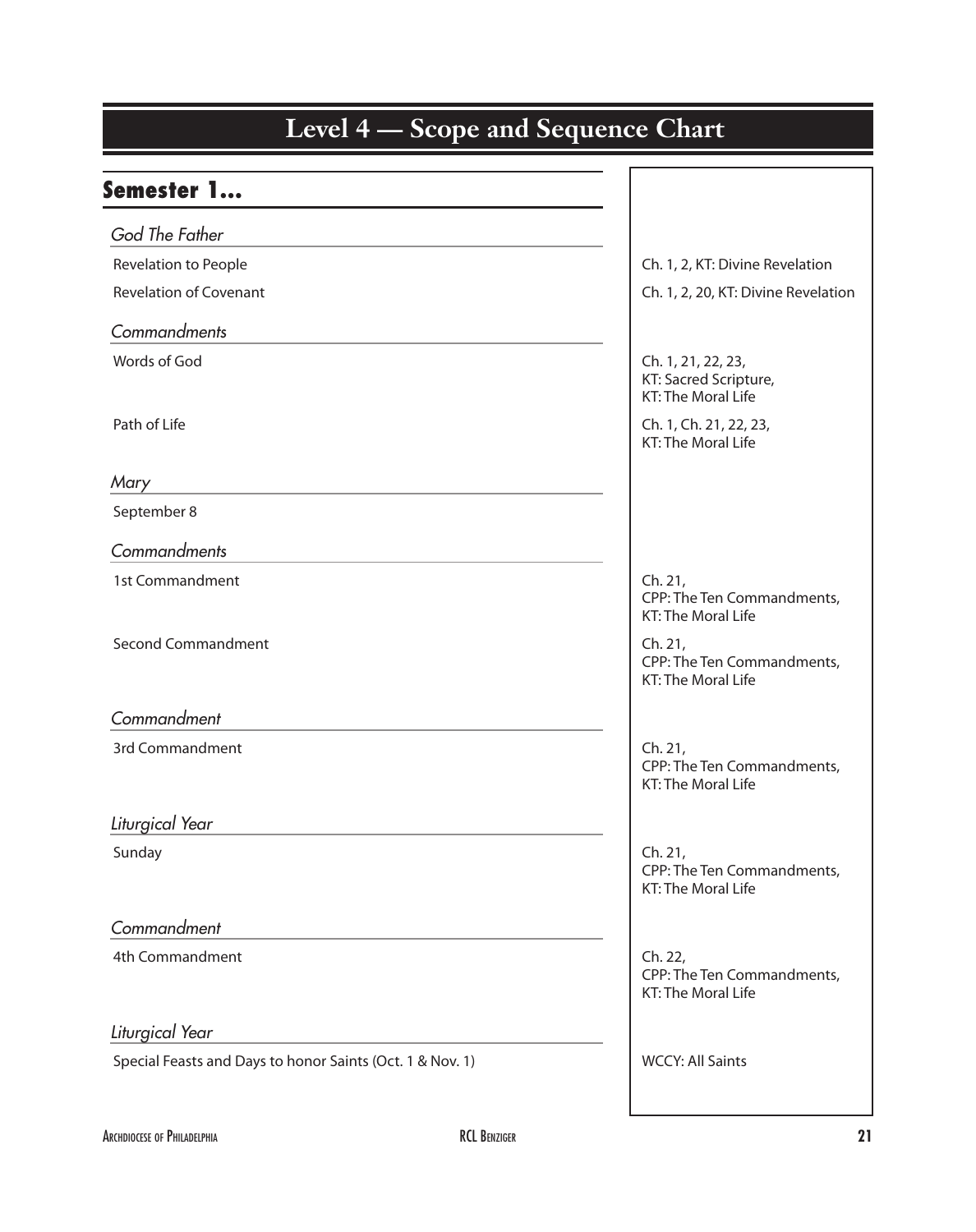| <b>Level 4 – Scope and Sequence Chart</b> |                                                                    |
|-------------------------------------------|--------------------------------------------------------------------|
| Commandments                              |                                                                    |
| 5th Commandment                           | Ch. 22,<br>CPP: The Ten Commandments,<br>KT: The Moral Life        |
| <b>Prayer Service for All Saints</b>      |                                                                    |
| <b>WCCY: All Saints</b>                   |                                                                    |
| Commandments                              |                                                                    |
| 6th Commandment                           | Ch. 22,<br>CPP: The Ten Commandments,<br><b>KT: The Moral Life</b> |
| Commandments                              |                                                                    |
| 7th Commandment                           | Ch. 23,<br>CPP: The Ten Commandments,<br>KT: The Moral Life        |
| Commandments                              |                                                                    |
| 8th Commandment                           | Ch. 23,<br>CPP: The Ten Commandments,<br><b>KT: The Moral Life</b> |
| Commandments                              |                                                                    |
| 9th Commandment                           | Ch. 22,<br>CPP: The Ten Commandments,<br>KT: The Moral Life        |
| 10th Commandment                          | Ch. 23,<br>CPP: The Ten Commandments,<br>KT: The Moral Life        |
| Liturgical Year                           |                                                                    |
| <b>Ordinary Time</b>                      | Ch.10, WCCY: The Liturgical Year                                   |
| Grace                                     |                                                                    |
| Review                                    | Ch. 14, 15, 19,<br>KT: Holiness of Life and Grace                  |
| Original Sin                              | Ch. 4, 15,<br>KT: Divine Work of Creation                          |
| Sin                                       |                                                                    |
| Personal Sin                              | Ch. 14, 19,<br>KT: Divine Work of Creation                         |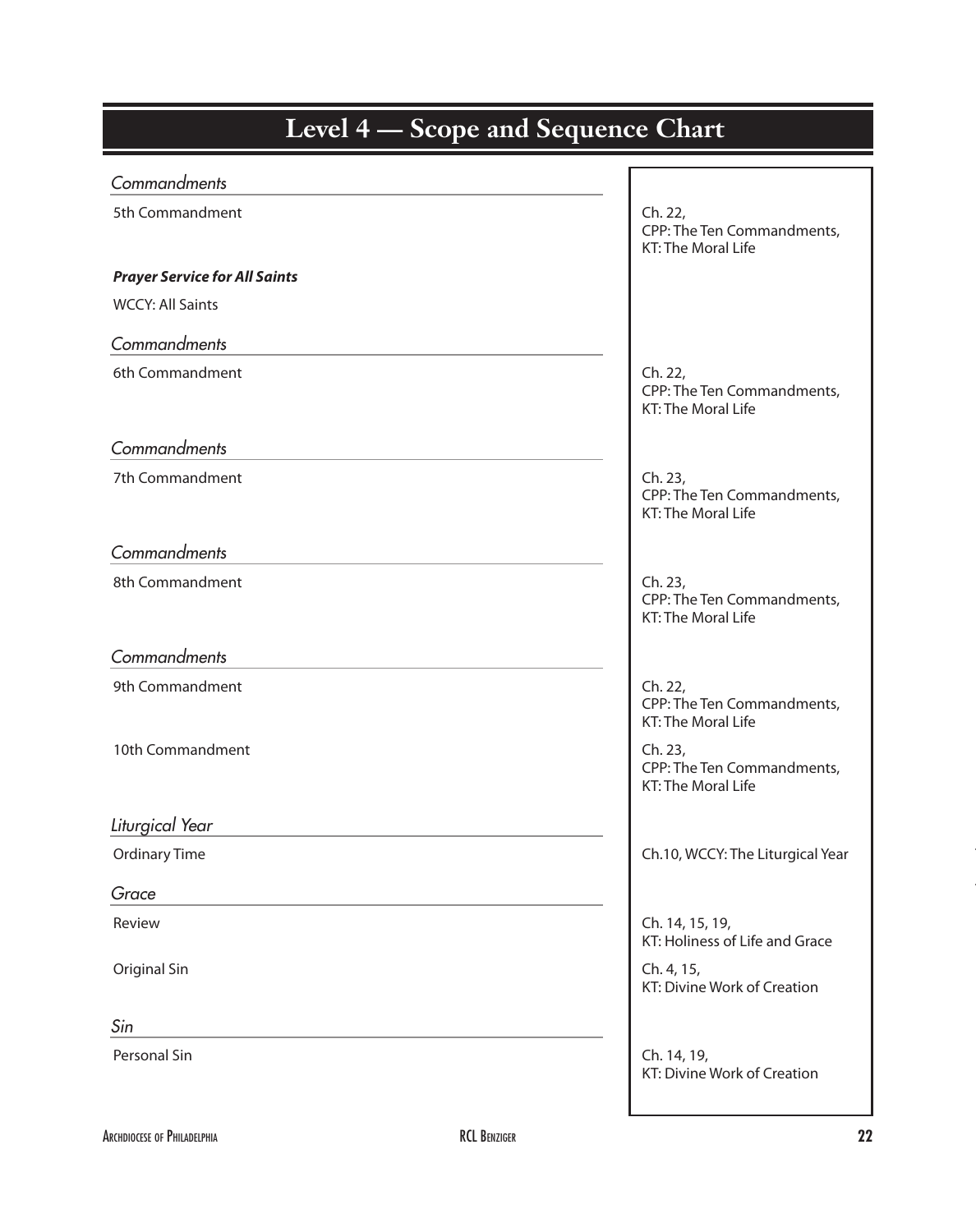| Level 4 – Scope and Sequence Chart                               |                                                                             |
|------------------------------------------------------------------|-----------------------------------------------------------------------------|
| Conscience                                                       |                                                                             |
| Definition                                                       | Ch. 19, KT: The Virtues                                                     |
| Formation                                                        | Ch. 13, KT: The Virtues                                                     |
| Examination                                                      | Ch. 13, CPP: Reconciliation                                                 |
| Mary                                                             |                                                                             |
| December 8 & 12                                                  | WCCY: Our Lady of Guadalupe,                                                |
| Liturgical Year                                                  |                                                                             |
| <b>Advent and Christmas</b>                                      | Ch. 10, WCCY: Advent, Christmas                                             |
| <b>Advent Prayer Service</b>                                     | <b>WCCY: Advent</b>                                                         |
| Prayers / Marian Prayers                                         |                                                                             |
| Review Rosary (Hail Holy Queen, Hail Mary, Our Father, Glory Be) | <b>CPP: Rosary</b>                                                          |
| Teach the Angelus                                                | <b>CPP: The Angelus</b>                                                     |
| Mary                                                             |                                                                             |
| Example of Faith & Holiness                                      | Ch. 5,<br>WCCY: Immaculate Conception,<br>KT: The Blessed Virgin Mary       |
| Days that Honor Mary                                             | WCCY: Immaculate Conception,<br>Our Lady of Guadalupe,<br>Solemnity of Mary |
| (Sept. 8, Dec. 8, Jan. 1, March 25, August 15)                   | WCCY: Immaculate Conception,<br>Our Lady of Guadalupe,<br>Solemnity of Mary |
| Titles - Immaculate Conception                                   | WCCY: Immaculate Conception,<br>KT: The Blessed Virgin Mary                 |
| Semester 2<br>Jesus Christ                                       |                                                                             |
| <b>Reveals New Covenant</b>                                      | Ch. 1, 2, 20, KT: Divine Revelation                                         |
| <b>Fulfills God's Promises</b>                                   | Ch. 1, 2, 20, KT: Divine Revelation                                         |
| <b>Beatitudes</b>                                                |                                                                             |
| Heart of Jesus teaching                                          | Ch. 18, CPP: The Beatitudes,<br>KT: The Moral Life                          |
| Blessed are the poor in spirit                                   | Ch. 18, CPP: The Beatitudes,<br>KT: The Moral Life                          |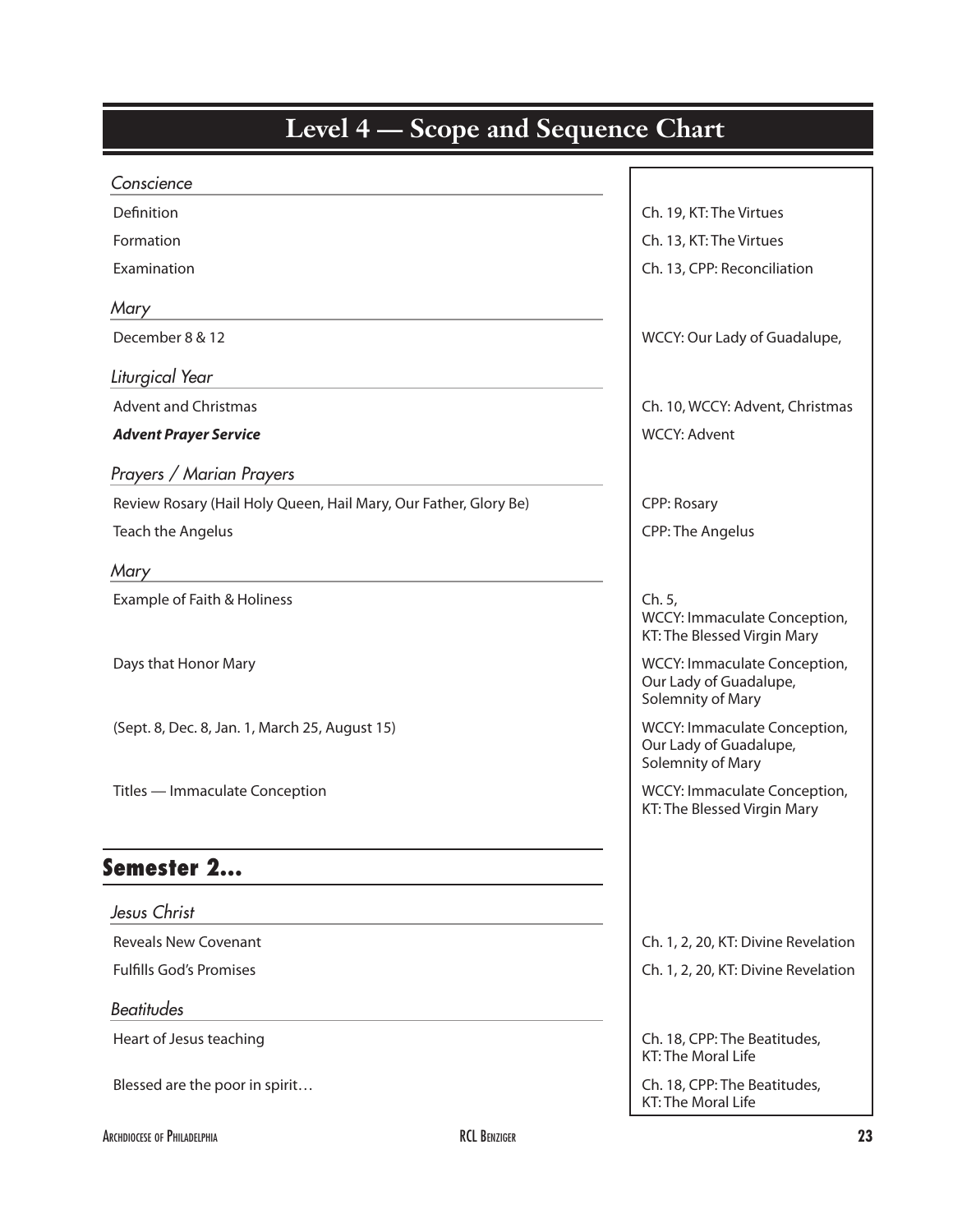| <b>Level 4 — Scope and Sequence Chart</b>                 |                                                                            |  |
|-----------------------------------------------------------|----------------------------------------------------------------------------|--|
| <b>Beatitudes</b>                                         |                                                                            |  |
| Blessed are those who mourn                               | Ch. 18, CPP: The Beatitudes,<br>KT: The Moral Life                         |  |
| Blessed are the meek                                      | Ch. 18, CPP: The Beatitudes,<br><b>KT: The Moral Life</b>                  |  |
| <b>Sacrament of Penance or Prayer Service</b>             | CPP: SOR                                                                   |  |
| <b>Beatitudes</b>                                         |                                                                            |  |
| Blessed are those who hunger and thirst for righteousness | Ch. 18, CPP: The Beatitudes,<br>KT: The Moral Life                         |  |
| Blessed are the merciful                                  | Ch. 18, CPP: The Beatitudes,<br><b>KT: The Moral Life</b>                  |  |
| Liturgical Year                                           |                                                                            |  |
| February 2                                                |                                                                            |  |
| <b>Safe Environment Lesson</b>                            |                                                                            |  |
| <b>Beatitudes</b>                                         |                                                                            |  |
| Blessed are the peacemakers                               | Ch. 18, CPP: The Beatitudes,<br><b>KT: The Moral Life</b>                  |  |
| Blessed are those persecuted                              | Ch. 18, CPP: The Beatitudes,<br>KT: The Moral Life                         |  |
| Corporal Works of Mercy                                   |                                                                            |  |
| Feed the hungry.                                          | Ch. 4,<br>CPP: Corporal Works of Mercy,<br><b>Spiritual Works of Mercy</b> |  |
| Give drink to the thirsty.                                | Ch. 4,<br>CPP: Corporal Works of Mercy,<br><b>Spiritual Works of Mercy</b> |  |
| Welcome the stranger.                                     | Ch. 4,<br>CPP: Corporal Works of Mercy,<br><b>Spiritual Works of Mercy</b> |  |
|                                                           |                                                                            |  |
|                                                           |                                                                            |  |
|                                                           |                                                                            |  |
|                                                           |                                                                            |  |
|                                                           |                                                                            |  |
|                                                           |                                                                            |  |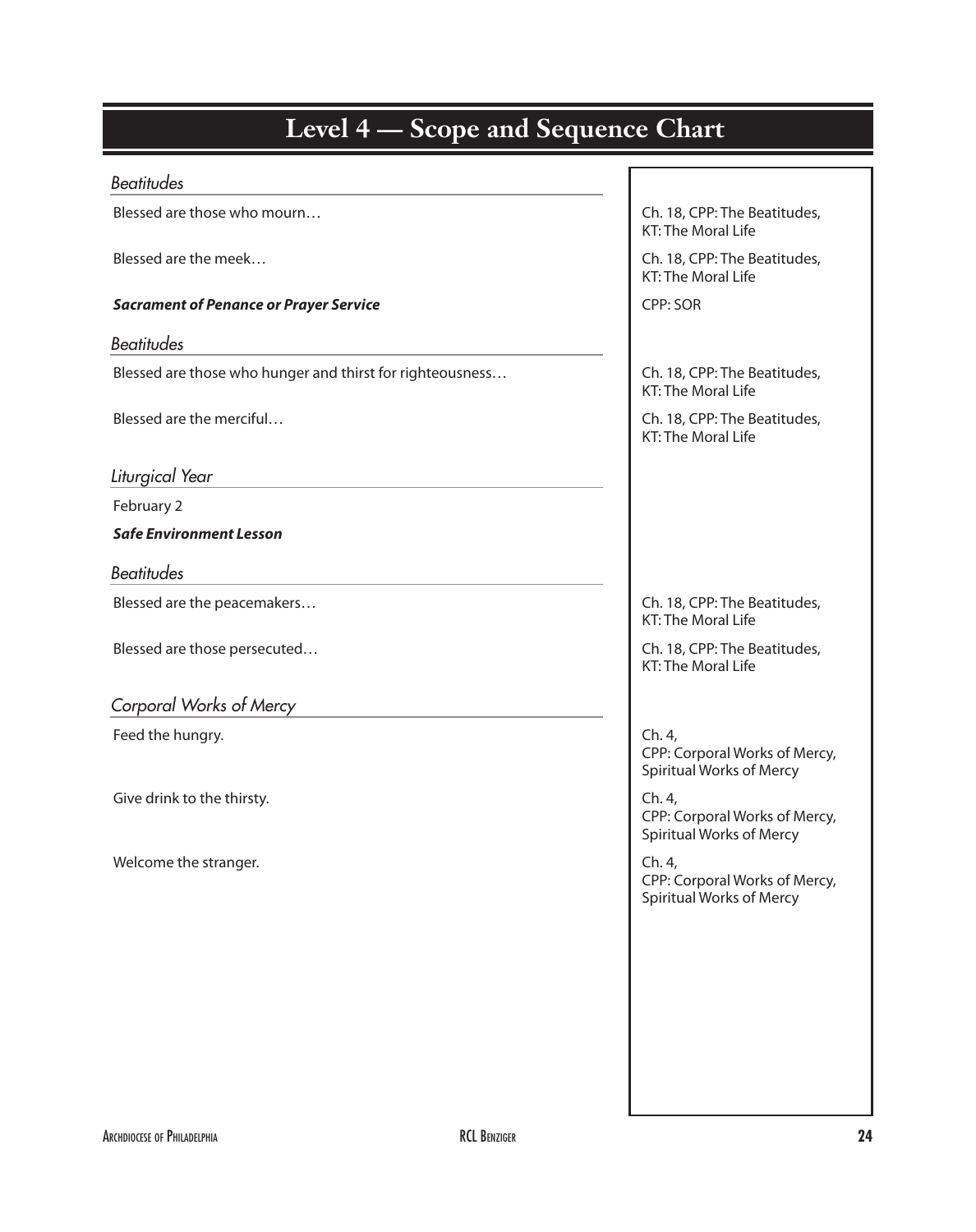| <b>LUVEL</b><br>. .<br>beope and bequence Chart |                                                                                        |
|-------------------------------------------------|----------------------------------------------------------------------------------------|
| Corporal Works of Mercy                         |                                                                                        |
| Visit the sick.                                 | Ch. 4,<br>CPP: Corporal Works of Mercy,<br><b>Spiritual Works of Mercy</b>             |
| Visit the imprisoned.                           | Ch. 4,<br>CPP: Corporal Works of Mercy,<br><b>Spiritual Works of Mercy</b>             |
| Bury the dead.                                  | Ch. 4,<br>CPP: Corporal Works of Mercy,<br><b>Spiritual Works of Mercy</b>             |
| <b>Lenten Prayer Service</b>                    |                                                                                        |
| Social Justice                                  |                                                                                        |
| Lenten Projects for Poor and Homeless           |                                                                                        |
| Liturgical Year                                 |                                                                                        |
| Holy Week / Easter                              |                                                                                        |
| <b>Easter Season</b>                            |                                                                                        |
| Spiritual Works of Mercy                        |                                                                                        |
| Teach the ignorant                              | Ch. 4, CPP: The Corporal and<br>Spiritual Works of Meryc,<br>KT: The Moral Life        |
| Comfort those who suffer                        | Ch. 4, CPP: The Corporal and<br>Spiritual Works of Meryc,<br>KT: The Moral Life        |
| Spiritual Works of Mercy                        |                                                                                        |
| Counsel the doubtful                            | Ch. 4, CPP: The Corporal and<br>Spiritual Works of Meryc,<br>KT: The Moral Life        |
| Be patient with others.                         | Ch. 4, CPP: The Corporal and<br>Spiritual Works of Meryc,<br><b>KT: The Moral Life</b> |
|                                                 |                                                                                        |
|                                                 |                                                                                        |
|                                                 |                                                                                        |
|                                                 |                                                                                        |
|                                                 |                                                                                        |
|                                                 |                                                                                        |

# **Kinder Level 4 — Scope and Sequence Chart**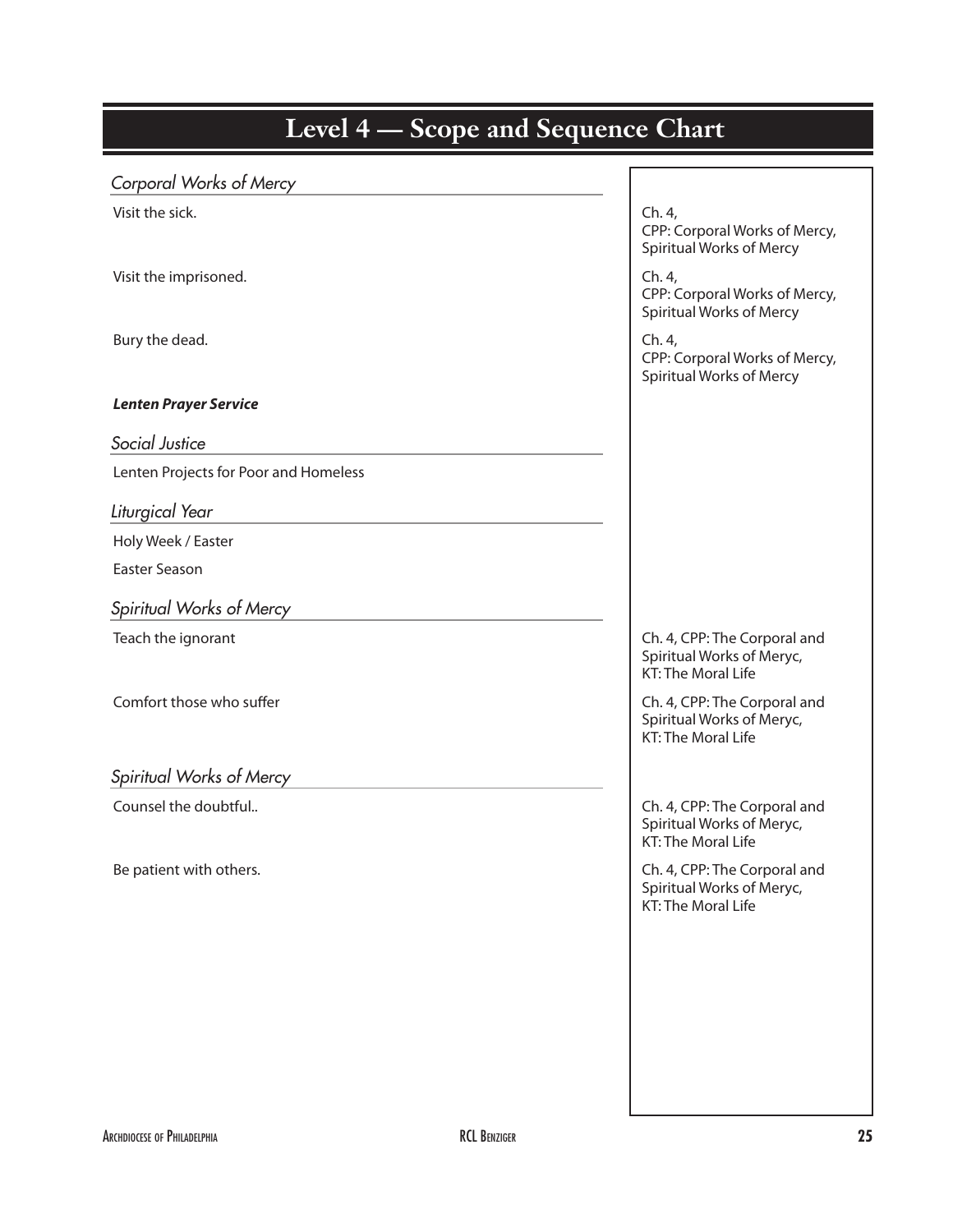## Level 4 – Scope and Sequence Chart *Spiritual Works of Mercy* Forgive those who hurt you. The Corporal and The Corporal and The Corporal and The Corporal and The Corporal and Spiritual Works of Meryc, KT: The Moral Life Correct those who need it Ch. 4, CPP: The Corporal and Spiritual Works of Meryc, KT: The Moral Life Pray for others. Changes and Ch. 4, CPP: The Corporal and Spiritual Works of Meryc, KT: The Moral Life *May Devotion* Mastery List… *Commandments* Ch. 20, 21, 22, 23, CPP: The Ten Commandments, The Great Commandments, KT: The Moral Life *Beatitudes* Ch. 18, CPP: The Beatitudes, KT: The Moral Life *Corporal / Spiritual Works of Mercy* Ch. 4, CPP: The Corporal and Spiritual Works of Meryc, KT: The Moral Life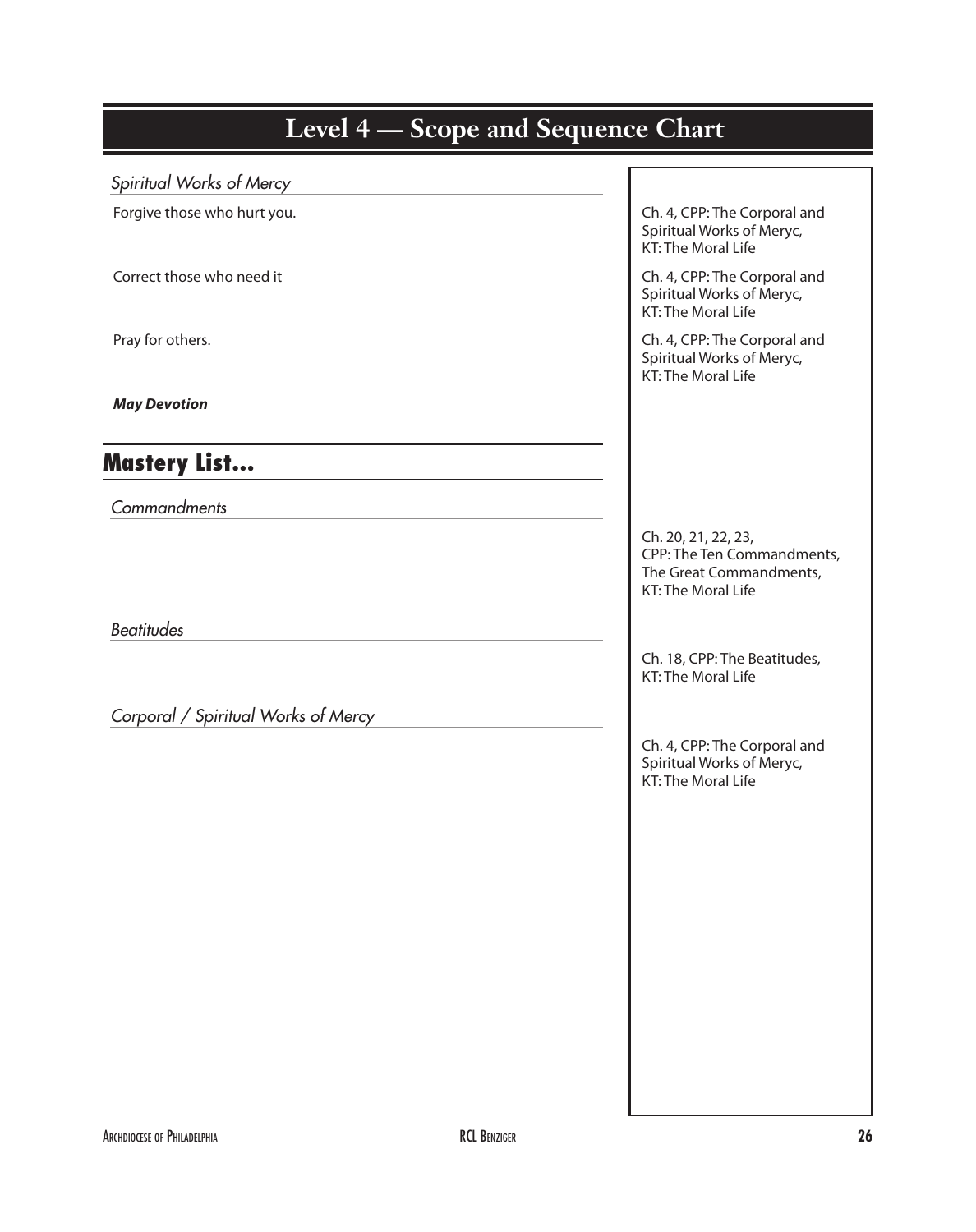#### **Kindergarten Level 5 — Scope and Sequence Chart** Semester 1… *Sacraments*  definition / purpose of sacrament definition / purpose of sacraments *Sacraments of Initiation* meaning of initiation and the change of initiation and the change of the change of the change of the change of  $\Box$ CPP: The Seven Sacraments, KT: The Sacraments Baptism **Ch. 9, 10, and Ch. 9, 10, and Ch. 9, 10, and Ch. 9, 10, and Ch. 9, 10, and Ch. 9, 10, and Ch. 9, 10, and Ch. 9, 10, and Ch. 9, 10, and Ch. 9, 10, and Ch. 9, 10, and Ch. 9, 10, and Ch. 9, 10, and Ch. 9, 10, and Ch.** CPP: The Seven Sacraments, KT: The Sacraments — original sin **Ch. 9, 10, and September 2016** Ch. 9, 10, CPP: The Seven Sacraments, KT: The Sacraments — effects **Ch. 9, 10,** Ch. 9, 10, CPP: The Seven Sacraments, KT: The Sacraments — ministers / ole of godparents **Ch. 9, 10, and 10** Ch. 9, 10, CPP: The Seven Sacraments, KT: The Sacraments — members of God's Body / grace Changes Ch. 9, 10, CPP: The Seven Sacraments, KT: The Sacraments *Sacraments of Initiation* Rite of Baptism Ch. 9, 10, CPP: The Seven Sacraments, KT: The Sacraments  $\blacksquare$  Symbols  $\blacksquare$  Symbols  $\blacksquare$ CPP: The Seven Sacraments, KT: The Sacraments — Words / Actions **Channel Actions** Channel Actions **Channel Actions** Ch. 9, 10, 2006 CPP: The Seven Sacraments, KT: The Sacraments RCIA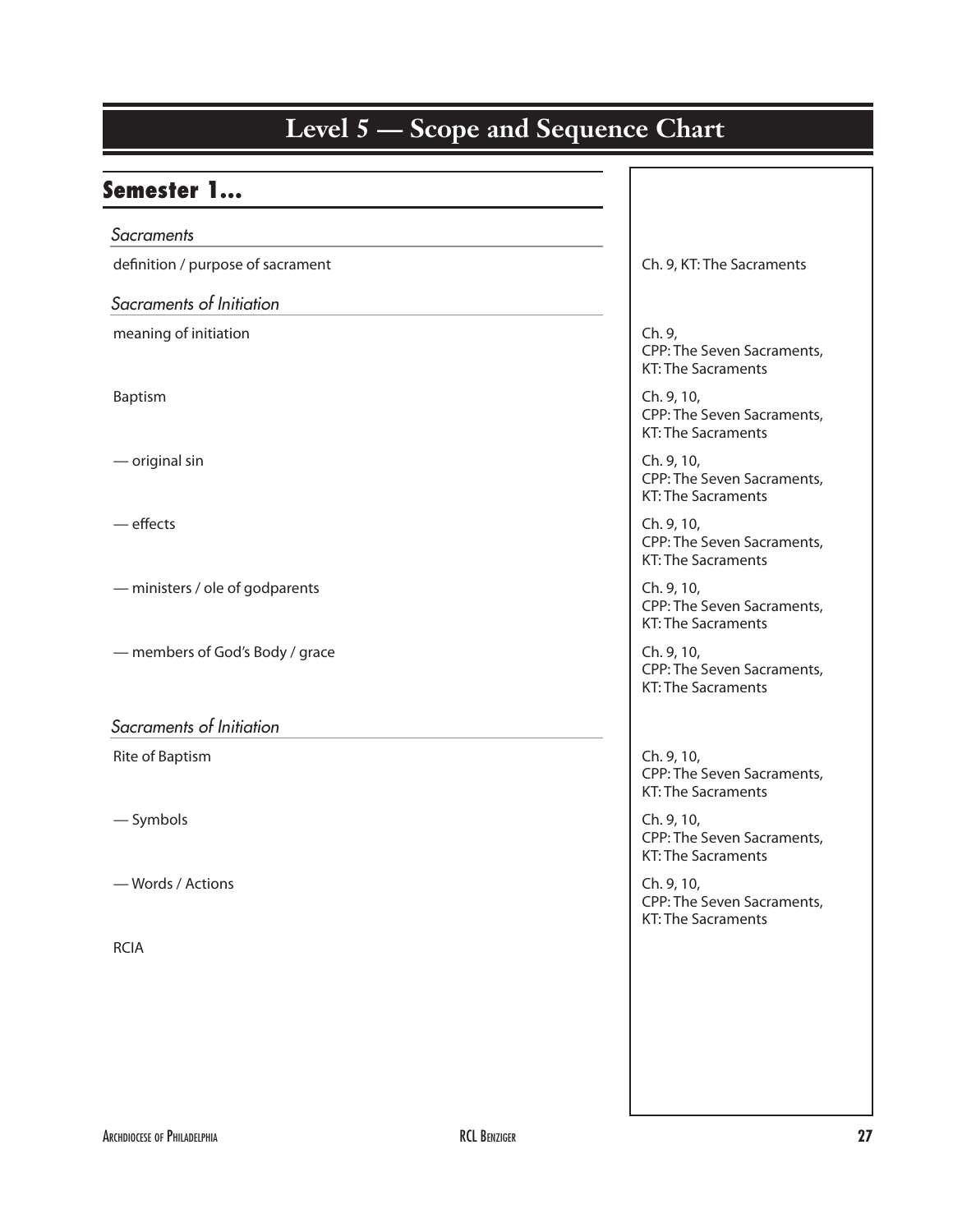#### Level 5 – Scope and Sequence Chart *Sacraments of Initiation* Confirmation Confirmation Confirmation Confirmation Confirmation Confirmation Confirmation Confirmation Control Control Control Control Control Control Control Control Control Control Control Control Control Control Contro CPP: The Seven Sacraments, KT: The Sacraments — Completes Baptism **Ch. 11, Equation Ch. 11, Ch. 11**, CPP: The Seven Sacraments, KT: The Sacraments — Call to serve Channel Ch. 11, CPP: The Seven Sacraments, KT: The Sacraments — Ordinary Minister **Ch. 11, and Ch. 11, and Ch. 11**, CPP: The Seven Sacraments, KT: The Sacraments — Candidates **Ch. 11, Executive Ch. 11, Executive Ch. 11**, Ch. 11, CPP: The Seven Sacraments, KT: The Sacraments *Sacraments of Initiation* Confirmation Confirmation Confirmation Confirmation Confirmation Confirmation Confirmation Confirmation Confirmation Confirmation Confirmation Confirmation Confirmation Confirmation Confirmation Confirmation Confirmation C CPP: The Seven Sacraments, KT: The Sacraments — Role of Sponsor Changes and Ch. 11, and Ch. 11, and Ch. 11, and Ch. 11, and Ch. 11, and Ch. 11, and Ch. 11, and Ch. 11, and Ch. 11, and Ch. 11, and Ch. 11, and Ch. 11, and Ch. 11, and Ch. 11, and Ch. 11, and Ch. 11, and CPP: The Seven Sacraments, KT: The Sacraments — Rite of Confirmation **Channel Ch. 11, and Ch. 11, and Ch. 11**, ch. 11, CPP: The Seven Sacraments, KT: The Sacraments — Effects of Confirmation **Ch. 11, and Effects** of Confirmation CPP: The Seven Sacraments, KT: The Sacraments *Sacraments of Initiation* Confirmation Confirmation Confirmation Ch. 11, CPP: The Seven Sacraments, KT: The Sacraments — Gifts of the Holy Spirit Ch. 7 — Fruits of the Holy Spirit Ch. 11 *All Saints Prayer Service*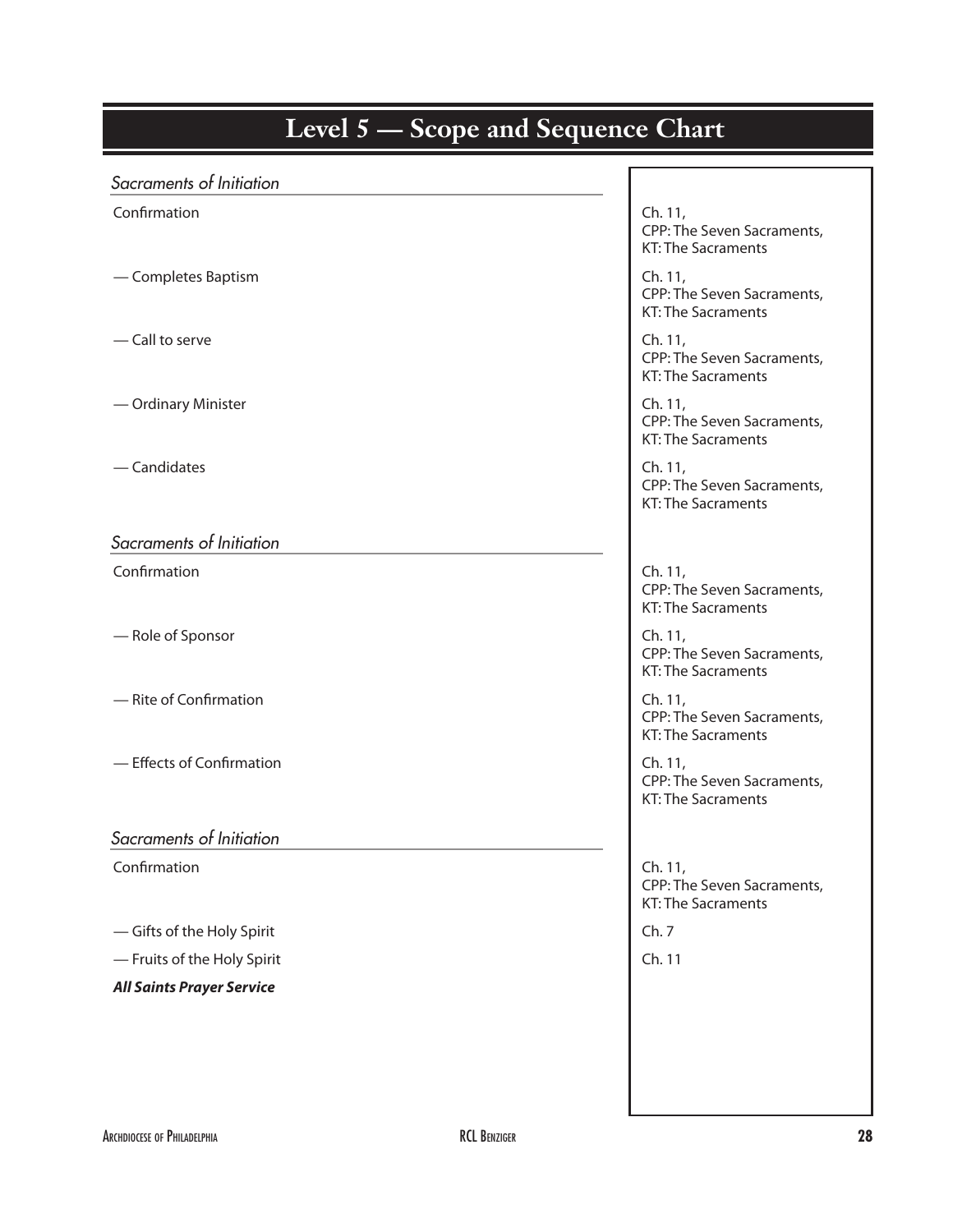| Level $\beta$ $\rightarrow$ Scope and Sequence Unart |                                                                                           |
|------------------------------------------------------|-------------------------------------------------------------------------------------------|
| Liturgical Year                                      |                                                                                           |
| Sunday                                               | Ch. 21,<br>CPP: The Precepts of the Church                                                |
| Ordinary time                                        | Ch. 9, WCCY: The Liturgical Year,<br>KT: Liturgy and Worship                              |
| <b>Feast Days</b>                                    | WCCY: All Saints,<br>Our Lady of Guadalupe,<br>Christmas, Epiphancy, Easter,<br>Pentecost |
| Sacraments of Initiation                             |                                                                                           |
| Eucharist                                            | Ch. 12, WCCY: WCM,<br><b>KT: The Sacraments</b>                                           |
| - Body and Blood of Christ                           | Ch. 12, WCCY: WCM,<br><b>KT: The Sacraments</b>                                           |
| - Real Presence                                      | Ch. 12, WCCY: WCM,<br><b>KT: The Sacraments</b>                                           |
| - reception of Jesus                                 | Ch. 12, WCCY: WCM,<br><b>KT: The Sacraments</b>                                           |
| - in the life of the church                          | Ch. 12, WCCY: WCM,<br><b>KT: The Sacraments</b>                                           |
| The Mass                                             |                                                                                           |
| <b>Celebration of Eucharist</b>                      | Ch. 12, WCCY: WCM,                                                                        |
|                                                      | <b>KT: The Sacraments</b>                                                                 |
| <b>Mass Parts</b>                                    | Ch. 12, WCCY: WCM,<br><b>KT: The Sacraments</b>                                           |
| The Mass                                             |                                                                                           |
| Vessels                                              |                                                                                           |
| Vestments                                            |                                                                                           |
| <b>Liturgical Environment</b>                        | Ch. 12, WCCY: WCM,<br><b>KT: The Sacraments</b>                                           |
| Liturgical Year                                      |                                                                                           |
| Advent                                               | Ch. 9, WCCY: The Liturgical Year,<br>KT: Liturgy and Worship                              |
| Christmas                                            | Ch. 9, WCCY: The Liturgical Year,<br>KT: Liturgy and Worship                              |
| <b>Advent Prayer Service</b>                         |                                                                                           |
|                                                      |                                                                                           |

**Kindergarten Level 5 — Scope and Sequence Chart Kindergarten**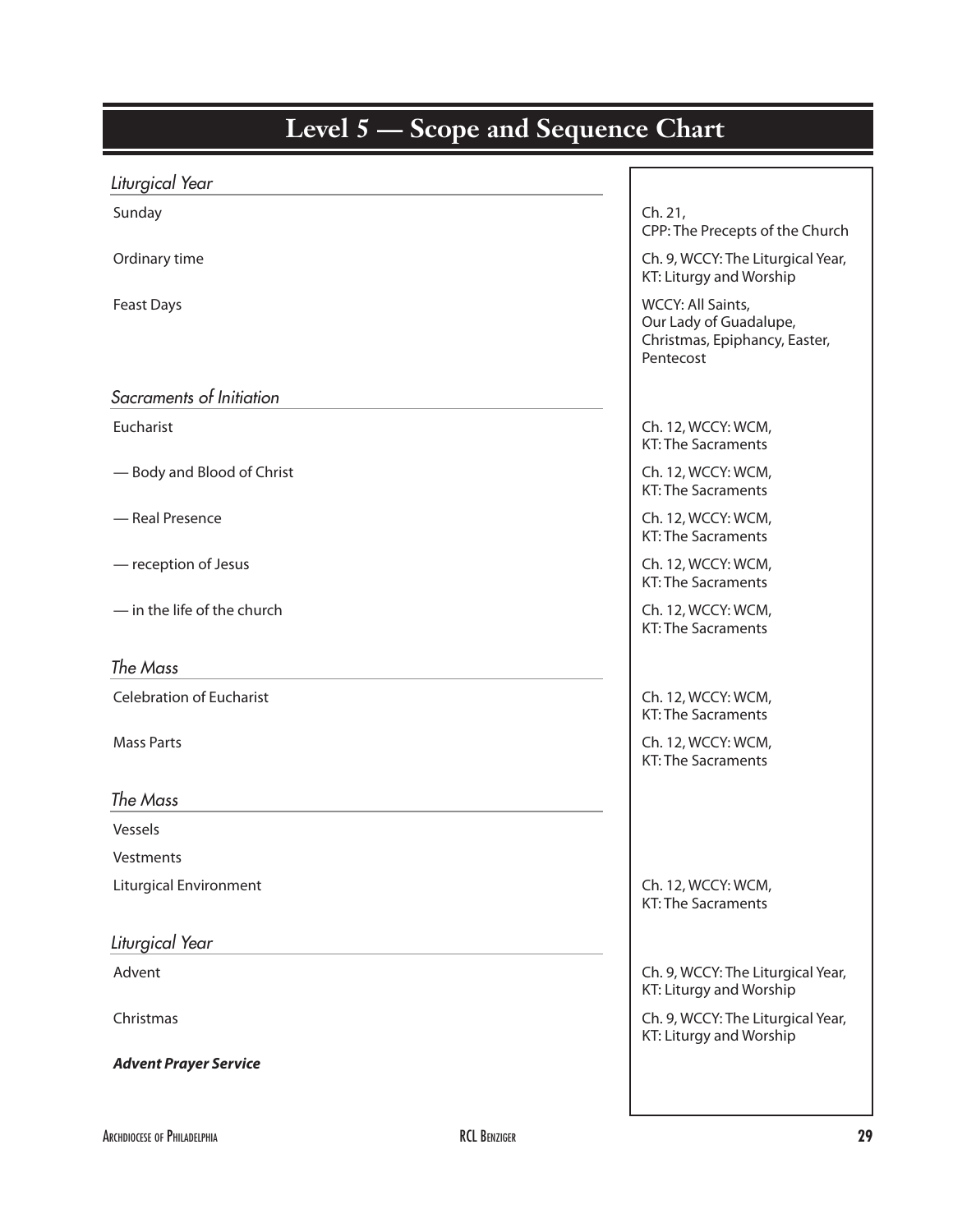| <b>Level 5 — Scope and Sequence Chart</b> |                                                                                       |
|-------------------------------------------|---------------------------------------------------------------------------------------|
| The Mass                                  |                                                                                       |
| <b>Liturgical Ministers</b>               | Ch. 12                                                                                |
| Eucharistic Worship outside of Mass       |                                                                                       |
| Mary                                      |                                                                                       |
| Mother of God / Church                    | Ch. 5, WCCY: Solemnity of Mary                                                        |
| Devotions / Prayers                       | Ch. 5,<br>WCCY: Immaculate Conception,<br>Our Lady of Guadalupe,<br>Solemnity of Mary |
| Days that Honor Mary                      | WCCY: Immaculate Conception,<br>Our Lady of Guadalupe,<br>Solemnity of Mary           |
| Prayer                                    |                                                                                       |
| Definition                                | Ch. 24, KT: Christian Prayer                                                          |
| Purpose / Kinds                           | Ch. 2, 4, 5, 7, 14, 16, 20, 24,<br>KT: Christian Prayer                               |
| Meaning / Forms                           | Ch. 24, KT: Christian Prayer                                                          |
| Sacramentals                              |                                                                                       |
| Semester 2                                |                                                                                       |
| Sacraments of Healing                     |                                                                                       |
| Penance & Reconciliation                  | Ch. 13, CPP: The Sacrament<br>of Reconciliation,<br><b>KT: The Sacraments</b>         |
| $-$ Definition                            | Ch. 13, CPP: The Sacrament<br>of Reconciliation,<br><b>KT: The Sacraments</b>         |
| - Elements                                | Ch. 13, CPP: The Sacrament<br>of Reconciliation,<br><b>KT: The Sacraments</b>         |
| Penance & Reconciliation                  | Ch. 13, CPP: The Sacrament<br>of Reconciliation                                       |
| $-\sin$                                   | Ch. 13, CPP: The Sacrament<br>of Reconciliation                                       |
| — Grace                                   | Ch. 13, CPP: The Sacrament<br>of Reconciliation                                       |
| - Forgiveness                             | Ch. 13, CPP: The Sacrament<br>of Reconciliation                                       |

I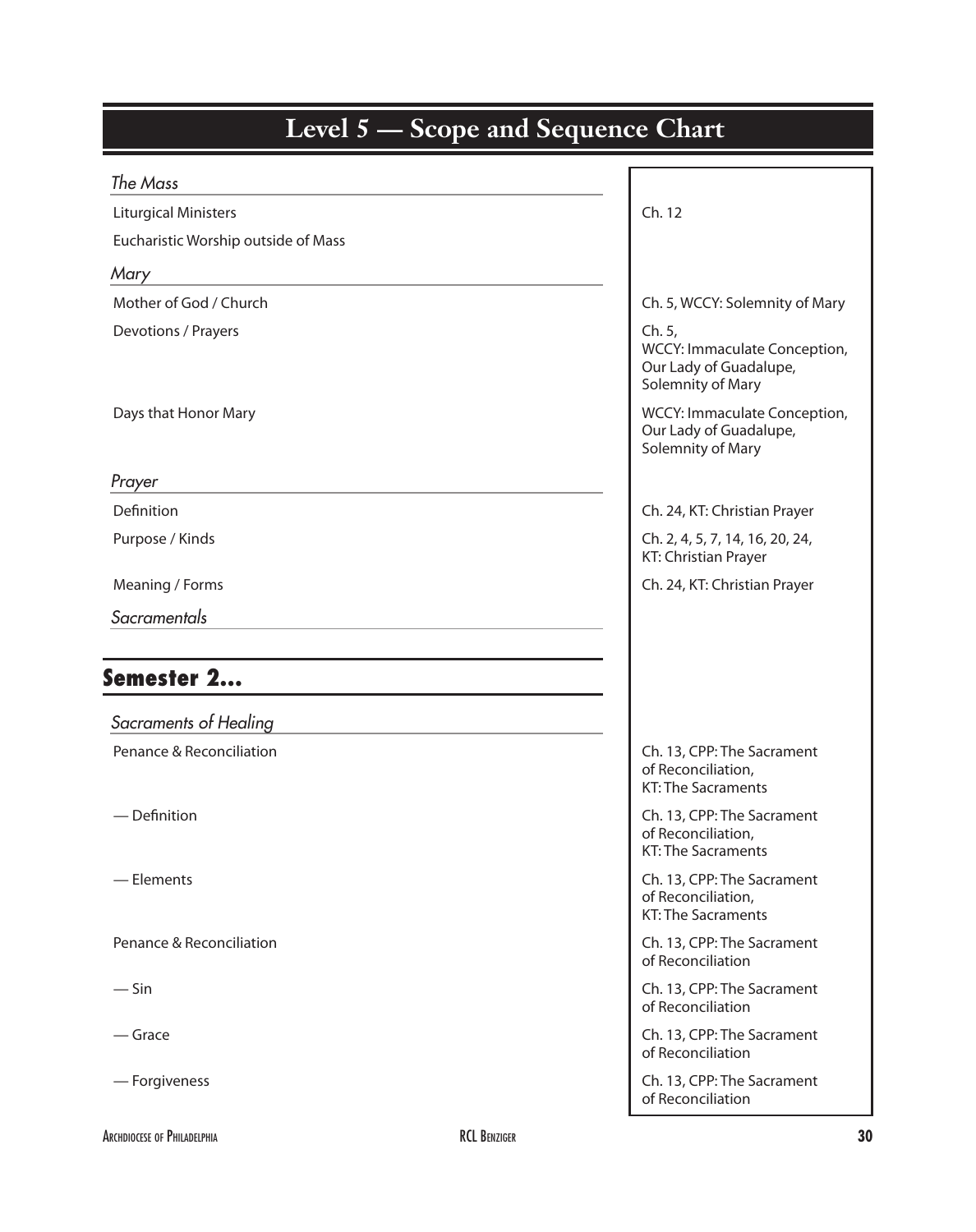# **Kinder Edger 2 Scope and Sequence Chart**

| Sacraments of Healing                                     |                                                                               |
|-----------------------------------------------------------|-------------------------------------------------------------------------------|
| <b>Rite of Reconciliation</b>                             | Ch. 13, CPP: The Sacrament<br>of Reconciliation,<br><b>KT: The Sacraments</b> |
| <b>Communal Celebration</b>                               | Ch. 13, CPP: The Sacrament<br>of Reconciliation,<br><b>KT: The Sacraments</b> |
| <b>Individual Confession</b>                              | Ch. 13, CPP: The Sacrament<br>of Reconciliation,<br><b>KT: The Sacraments</b> |
| Frequency                                                 | Ch. 13, CPP: The Sacrament<br>of Reconciliation,<br><b>KT: The Sacraments</b> |
| Seal of Confession                                        | Ch. 13, CPP: The Sacrament<br>of Reconciliation,<br><b>KT: The Sacraments</b> |
| <b>Sacrament of Penance or Penitential Prayer Service</b> |                                                                               |
| Liturgical Year                                           |                                                                               |
| Holy Days of Obligation                                   | WCCY: All Saints,<br>Immaculate Conception,<br>Solemnity of Mary, Ascension   |
| Lent                                                      | <b>WCCY: Lent</b>                                                             |
| Lenten Project (Social Justice)                           |                                                                               |
| Sacraments of Healing                                     |                                                                               |
| Anointing of the Sick                                     | Ch. 14, KT: The Sacraments                                                    |
| <b>Safe Environment Lesson</b>                            |                                                                               |
| Sacraments at the Service of Communion                    |                                                                               |
| <b>Holy Orders</b>                                        | Ch. 15, KT: The Sacraments                                                    |
| — Degrees                                                 | Ch. 15, KT: The Sacraments                                                    |
| $-$ Symbols                                               | Ch. 15, KT: The Sacraments                                                    |
| - Priest                                                  | Ch. 15, KT: The Sacraments                                                    |
| — Deacon                                                  | Ch. 15, KT: The Sacraments                                                    |
|                                                           |                                                                               |
|                                                           |                                                                               |
|                                                           |                                                                               |
|                                                           |                                                                               |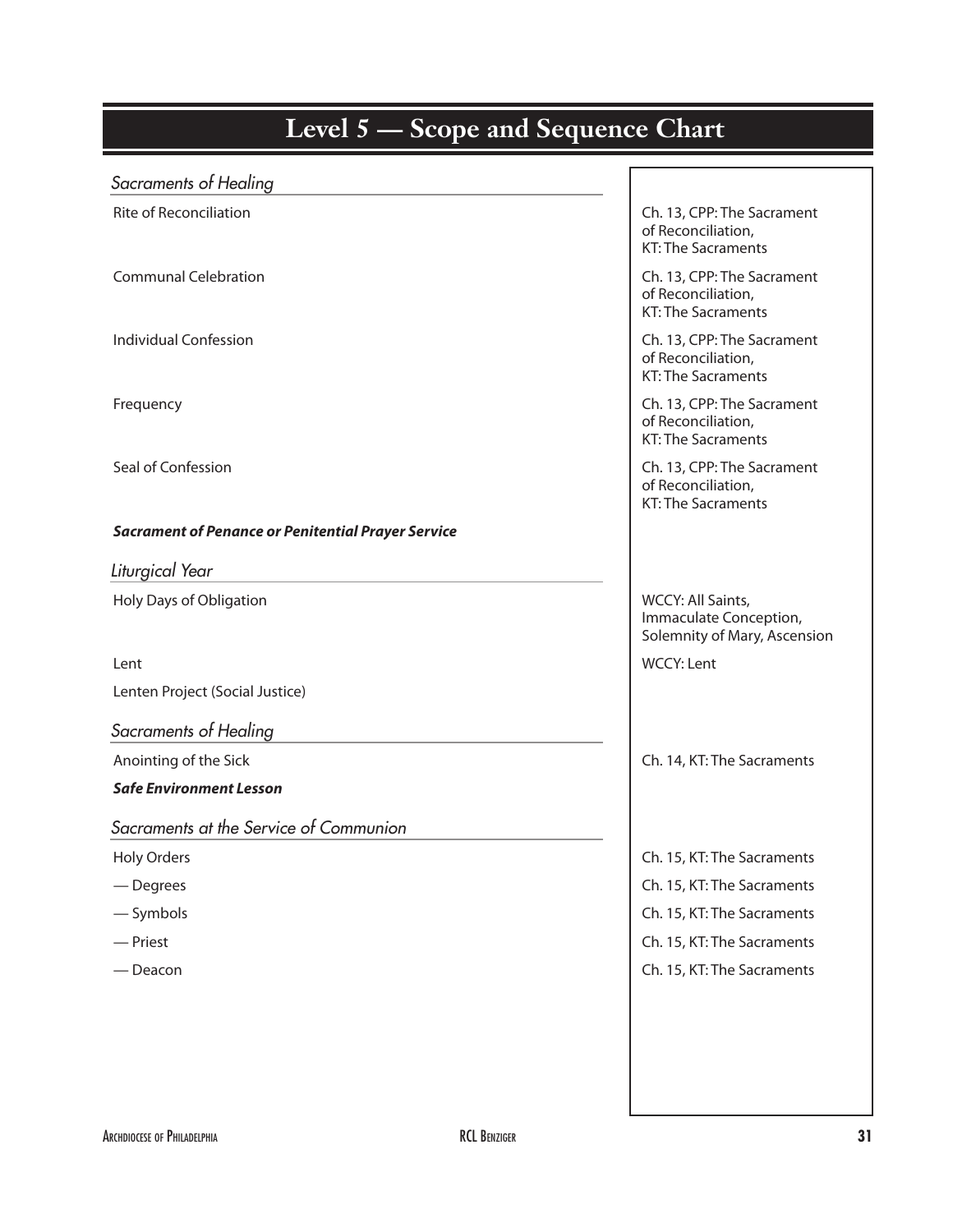| <b>Level 5 — Scope and Sequence Chart</b>       |                                                         |
|-------------------------------------------------|---------------------------------------------------------|
| Sacraments at the Service of Communion          |                                                         |
| Matrimony                                       | Ch. 16, KT: The Sacraments                              |
| - Definition                                    | Ch. 16, KT: The Sacraments                              |
| - couple / Ministers                            | Ch. 16, KT: The Sacraments                              |
| $-$ Rite                                        | Ch. 16, KT: The Sacraments                              |
| Liturgical Year                                 |                                                         |
| Holy Week                                       | WCCY: Palm Sunday,<br>Holy Thursday, Good Friday        |
| Triduum                                         | WCCY: Holy Thursdsay,<br>Good Friday                    |
| <b>Lenten Prayer Service or Lenten Devotion</b> |                                                         |
| Liturgical Year                                 |                                                         |
| Easter Sunday                                   | <b>WCCY: Easter</b>                                     |
| Easter Season                                   | <b>WCCY: Easter</b>                                     |
| Liturgical Year                                 |                                                         |
| <b>Trinity Sunday</b>                           |                                                         |
| Corpus Christi Sunday                           |                                                         |
| Solemnity of the Sacred Heart                   |                                                         |
| Prayer                                          |                                                         |
| Definition                                      | Ch. 2, 4, 5, 7, 14, 16, 20, 24,<br>KT: Christian Prayer |
| <b>Expressions of Prayer</b>                    | Ch. 2, 4, 5, 7, 14, 16, 20, 24,<br>KT: Christian Prayer |
| Social Justice                                  |                                                         |
| <b>Awareness of Suffering</b>                   | Ch. 22, 23                                              |
| Alleviation of disease, hunger and poverty      | Ch. 22, 23, KT: The Virtues                             |
| Dignity of work                                 | Ch. 22, 23                                              |
| <b>May Devotion</b>                             |                                                         |
|                                                 |                                                         |
|                                                 |                                                         |
|                                                 |                                                         |
|                                                 |                                                         |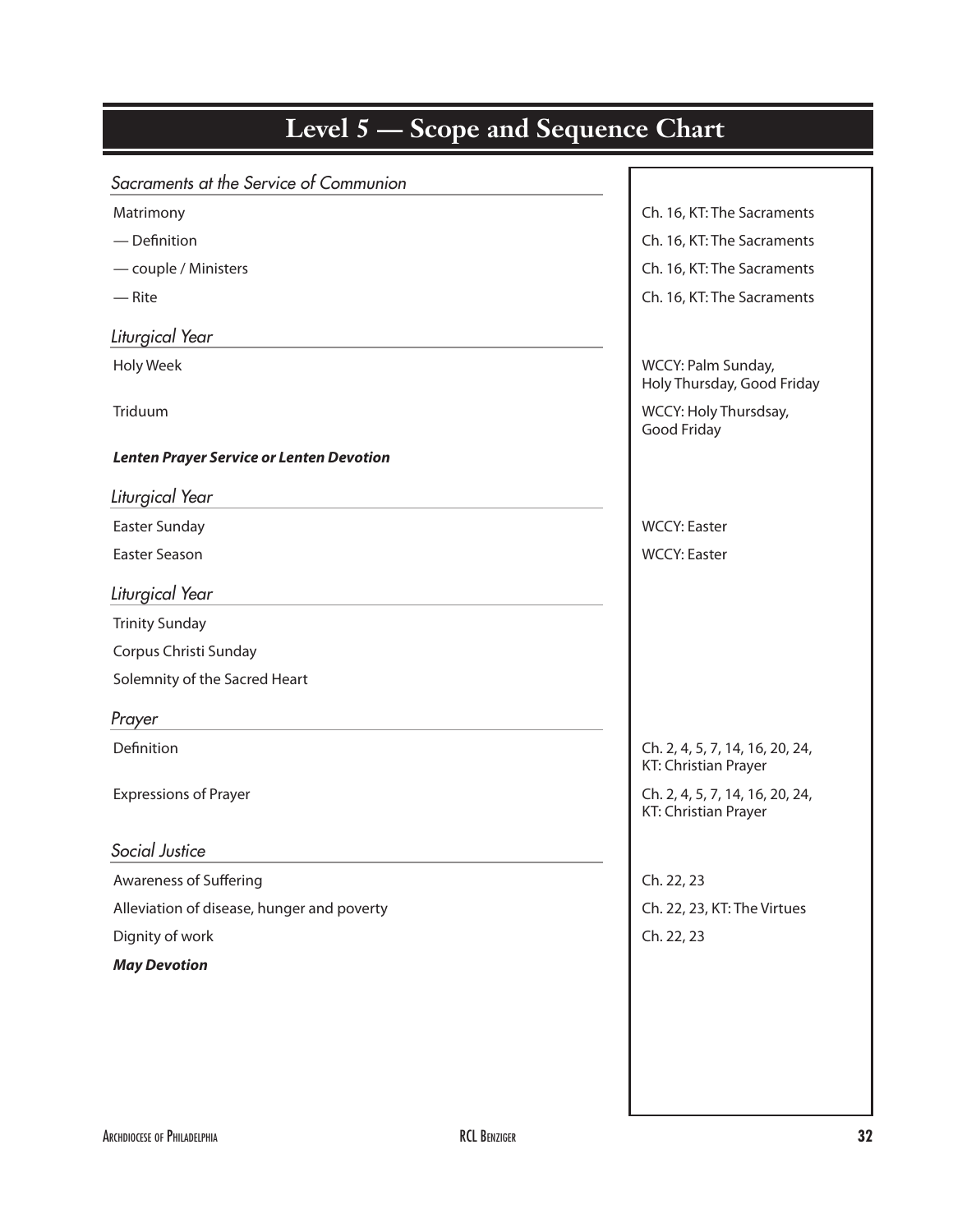| Level 5 – Scope and Sequence Chart  |                                                                                           |
|-------------------------------------|-------------------------------------------------------------------------------------------|
| <b>Mastery List</b>                 |                                                                                           |
| Seven Sacraments                    |                                                                                           |
|                                     | Ch. 9, 10, 11, 12, 13, 14, 15, 17,<br>WCCY: The Seven Sacraments,<br>KT: The Sacraments   |
| Mass (Parts, Vessels and Vestments) |                                                                                           |
|                                     | <b>WCCY: WCM</b>                                                                          |
| Holy Days of Obligation             |                                                                                           |
|                                     | WCCY: All Saints,<br>Immaculate Conception,<br>Christmas, Solemnity of Mary,<br>Ascension |
| Liturgical Seasons                  |                                                                                           |
|                                     | Ch. 9, WCCY: The Liturgical Year,<br>KT: Liturgy and Worship                              |
|                                     |                                                                                           |
|                                     |                                                                                           |
|                                     |                                                                                           |
|                                     |                                                                                           |
|                                     |                                                                                           |
|                                     |                                                                                           |
|                                     |                                                                                           |
|                                     |                                                                                           |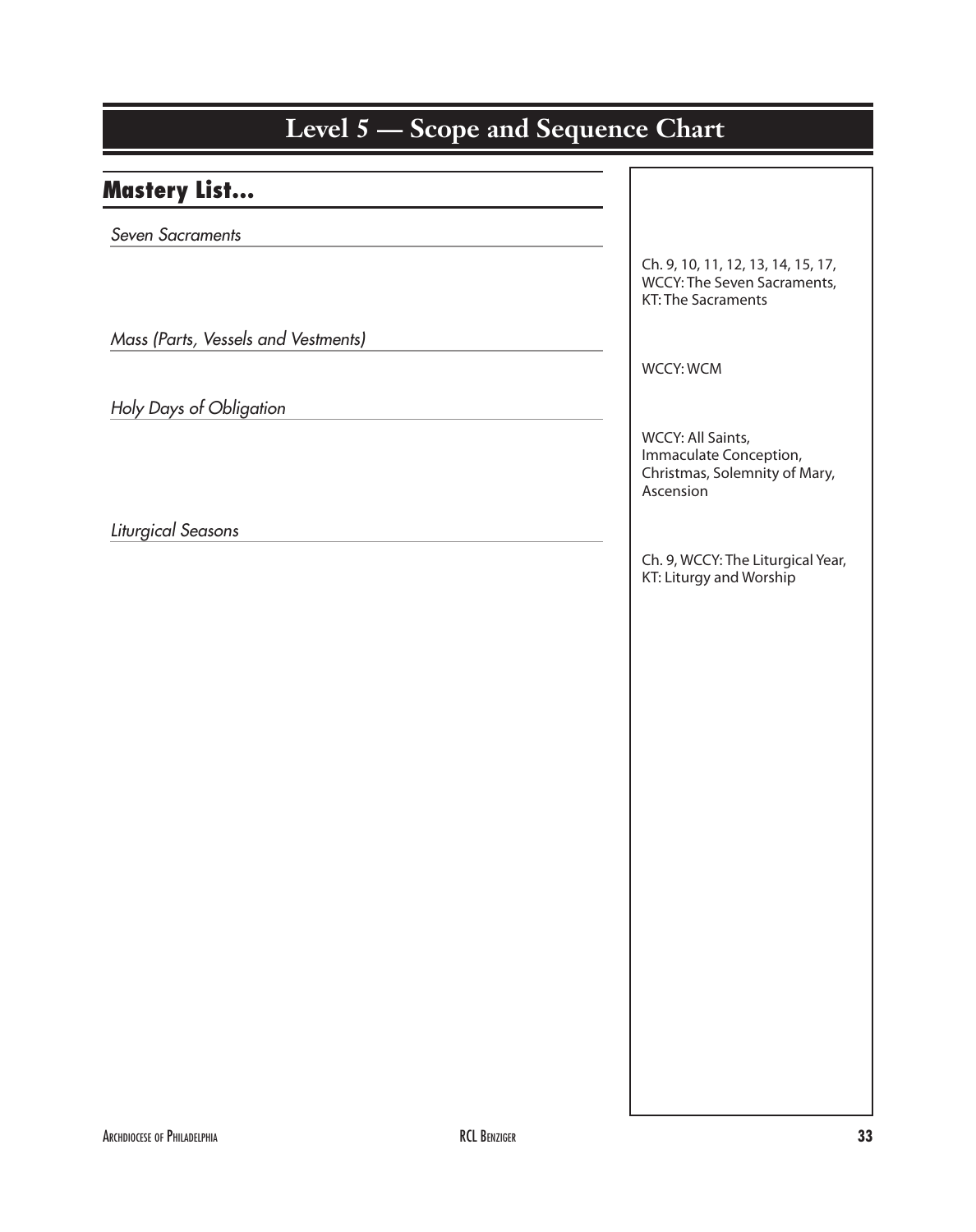#### Semester 1…

| The Bible              |                                |
|------------------------|--------------------------------|
| Definition             | Ch. 2, KT: Sacred Scripture    |
| Use                    | Ch. 2, KT: Sacred Scripture    |
| Structure              | Ch. 2, KT: Sacred Scripture    |
| New Testament          | Ch. 2, KT: Sacred Scripture    |
| Importance of Bible    | Ch. 2, KT: Sacred Scripture    |
| Old Testament          |                                |
| <b>Major Events</b>    | Ch. 2, KT: Sacred Scripture    |
| $-$ Creation           | Ch. 2, 4, KT: Sacred Scripture |
| $-\sin$                | Ch. 2, 4, KT: Sacred Scripture |
| Old Testament          |                                |
| <b>Major Events</b>    | Ch. 2, 4, KT: Sacred Scripture |
| -God's Response        | Ch. 2, 4, KT: Sacred Scripture |
| Characteristics        | Ch. 2, 4, KT: Sacred Scripture |
| Promise of Redeemer    | Ch. 2, 4, KT: Sacred Scripture |
| Mary                   |                                |
| Our Lady of the Rosary | Ch.5                           |
| - Review the Rosary    | Ch.5                           |
| Old Testament          |                                |
| <b>Major Events</b>    | Ch. 2, 4, KT: Sacred Scripture |
| -God's Response        | Ch. 2, 4, KT: Sacred Scripture |
| <b>Special People</b>  | Ch. 2, 4, KT: Sacred Scripture |
| - Abraham & Sarah      | Ch. 9, 24                      |
|                        |                                |
|                        |                                |
|                        |                                |
|                        |                                |
|                        |                                |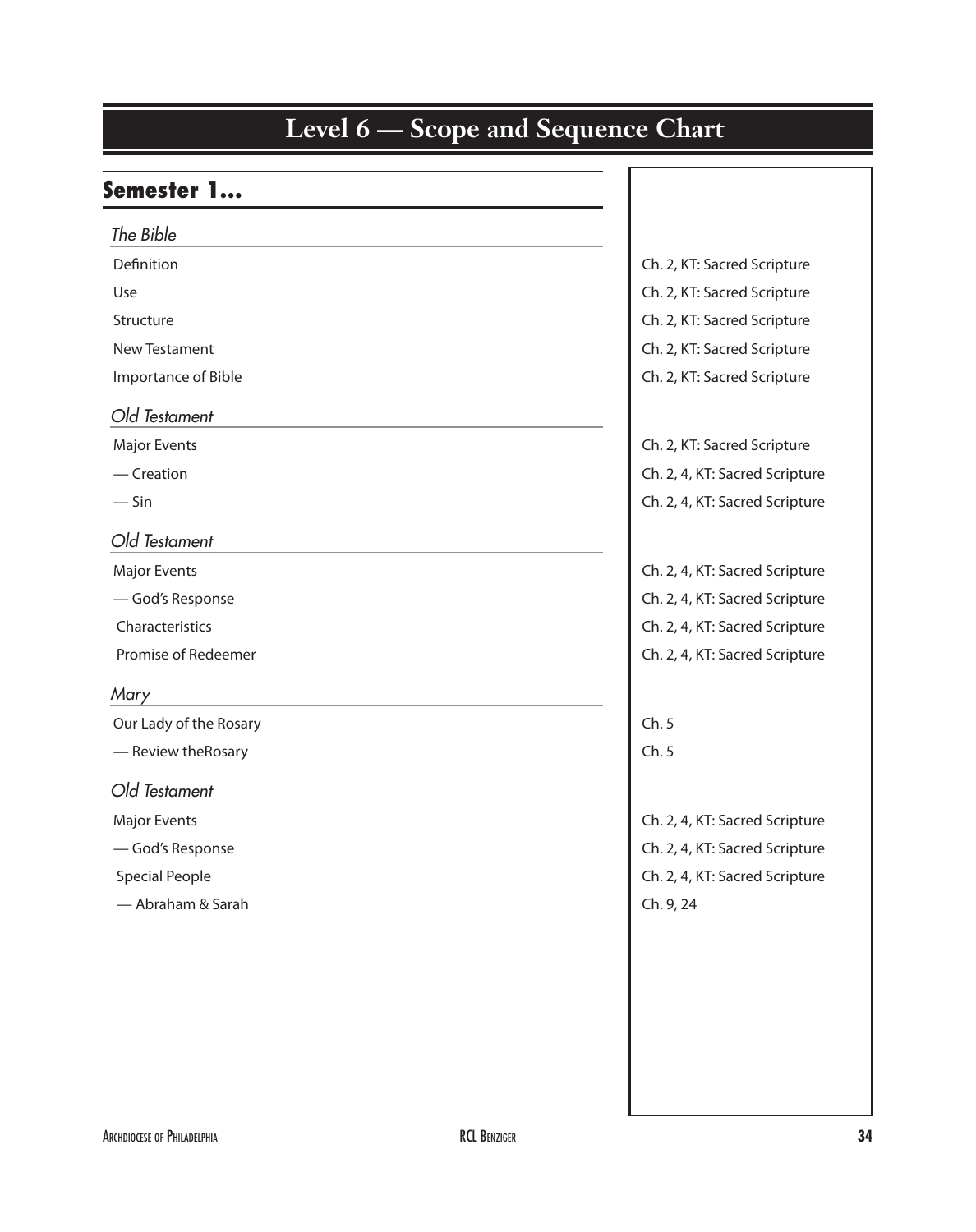| <b>Level 6 — Scope and Sequence Chart</b> |                                                                             |
|-------------------------------------------|-----------------------------------------------------------------------------|
| Liturgical Year                           |                                                                             |
| Definition                                | Ch. 9, WCCY: The Liturgical Year,<br>KT: Liturgy and Worship                |
| Sunday                                    | Ch. 9, WCCY: The Liturgical Year,<br>KT: Liturgy and Worship                |
| <b>Ordinary Time</b>                      | Ch. 9, WCCY: The Liturgical Year,<br>KT: Liturgy and Worship                |
| <b>All Saints</b>                         | Ch. 9, WCCY: The Liturgical Year,<br>All Saints,<br>KT: Liturgy and Worship |
| <b>Prayer Service for All Saints</b>      |                                                                             |
| Old Testament                             |                                                                             |
| <b>Major Events</b>                       | Ch. 2, 4, KT: Sacred Scripture                                              |
| -God's Response                           | Ch. 2, 4, KT: Sacred Scripture                                              |
| <b>Special People</b>                     | Ch. 2, 4, KT: Sacred Scripture                                              |
| - Issac & Rebeka                          |                                                                             |
| - Jacob, Leah, Rachel                     |                                                                             |
| Old Testament                             |                                                                             |
| <b>Major Events</b>                       | Ch. 2, 4, KT: Sacred Scripture                                              |
| -God's Response                           | Ch. 2, 4, KT: Sacred Scripture                                              |
| <b>Special People</b>                     | Ch. 2, 4, KT: Sacred Scripture                                              |
| — Joseph                                  |                                                                             |
| Old Testament                             |                                                                             |
| <b>Major Events</b>                       | Ch. 2, 4, KT: Sacred Scripture                                              |
| -God's Response                           | Ch. 2, 4, KT: Sacred Scripture                                              |
| <b>Special People</b>                     | Ch. 2, 4, KT: Sacred Scripture                                              |
| - Moses (Early Life)                      | Ch. 1, 2, 4, KT: Sacred Scripture                                           |
| Old Testament                             |                                                                             |
| <b>Major Events</b>                       | Ch. 2, 4, KT: Sacred Scripture                                              |
| -God's Response                           | Ch. 2, 4, KT: Sacred Scripture                                              |
| <b>Special People</b>                     | Ch. 2, 4, KT: Sacred Scripture                                              |
| - Moses (Leader / a-f)                    | Ch. 2, 4, 21, 22,<br>KT: Sacred Scripture                                   |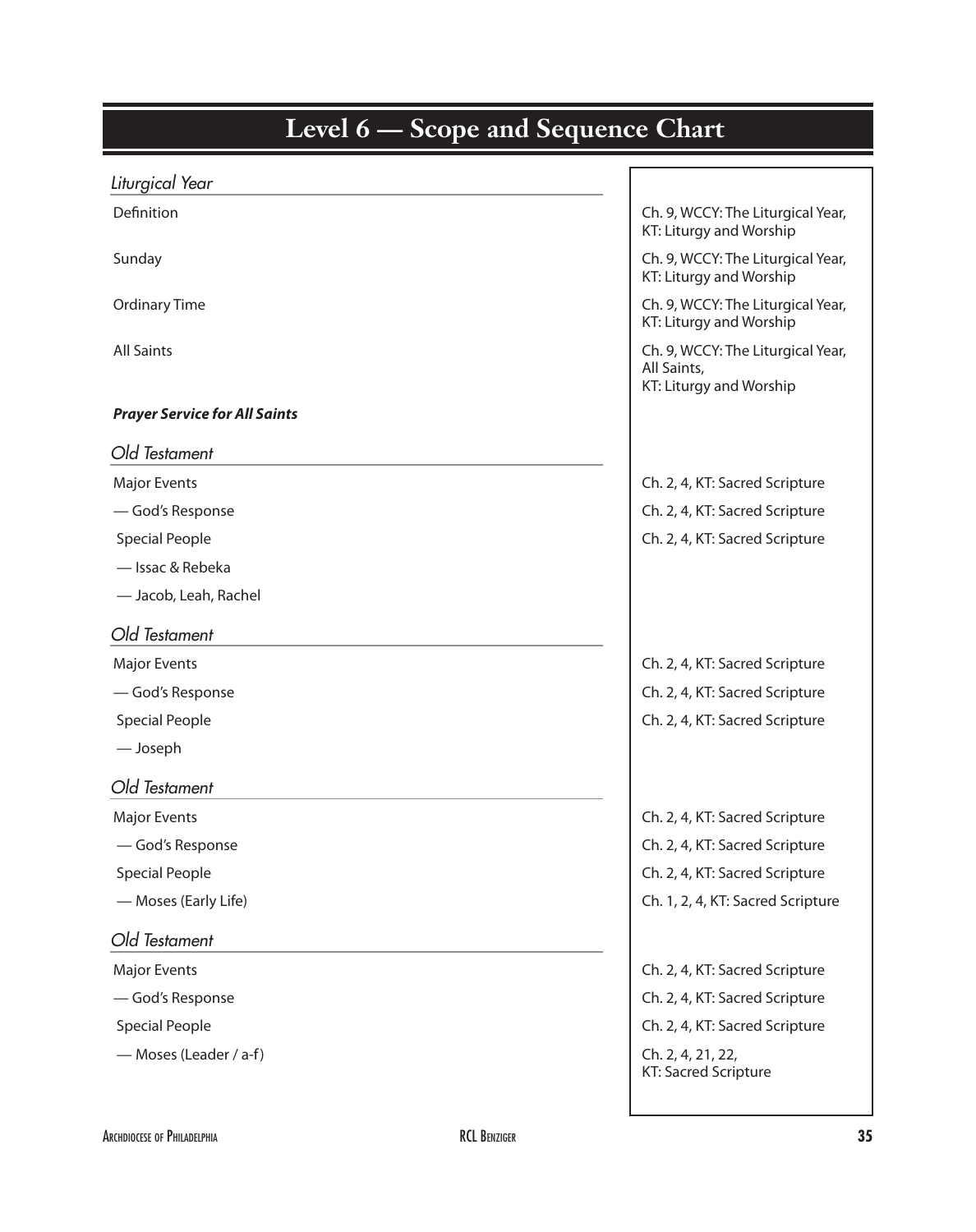| Level 6 – Scope and Sequence Chart                             |                                                                            |
|----------------------------------------------------------------|----------------------------------------------------------------------------|
| Old Testament                                                  |                                                                            |
| <b>Major Events</b>                                            | Ch. 2, 4, KT: Sacred Scripture                                             |
| -God's Response                                                | Ch. 2, 4, KT: Sacred Scripture                                             |
| <b>Special People</b>                                          | Ch. 2, 4, KT: Sacred Scripture                                             |
| - Moses (Leader / g-k)                                         | Ch. 2, 4, 21, 22,<br>KT: Sacred Scripture                                  |
| Liturgical Year                                                |                                                                            |
| Advent                                                         | Ch. 9, WCCY: The Liturgical Year,<br>Advent, KT: Liturgy and Worship       |
| Christmas                                                      | Ch. 9, WCCY: The Liturgical Year,<br>Christmas,<br>KT: Liturgy and Worship |
| <b>Advent Prayer Service</b>                                   |                                                                            |
| Social Justice                                                 |                                                                            |
| Christmas - Participation in Parish or PREP Outreach Project   |                                                                            |
| Special Days and Feasts                                        |                                                                            |
| January 4                                                      |                                                                            |
| January 5                                                      | <b>WCCY: Epiphany</b>                                                      |
| March 5                                                        |                                                                            |
| Semester 2.                                                    |                                                                            |
| Old Testament                                                  |                                                                            |
| Major Persons and Events                                       |                                                                            |
| — Joshua                                                       |                                                                            |
| - Judges (need for)                                            |                                                                            |
| Old Testament                                                  |                                                                            |
| Major Persons and Events                                       |                                                                            |
| - Major Judges                                                 |                                                                            |
| <b>Sacrament of Penance / Reconciliation or Prayer Service</b> |                                                                            |
|                                                                |                                                                            |
|                                                                |                                                                            |
|                                                                |                                                                            |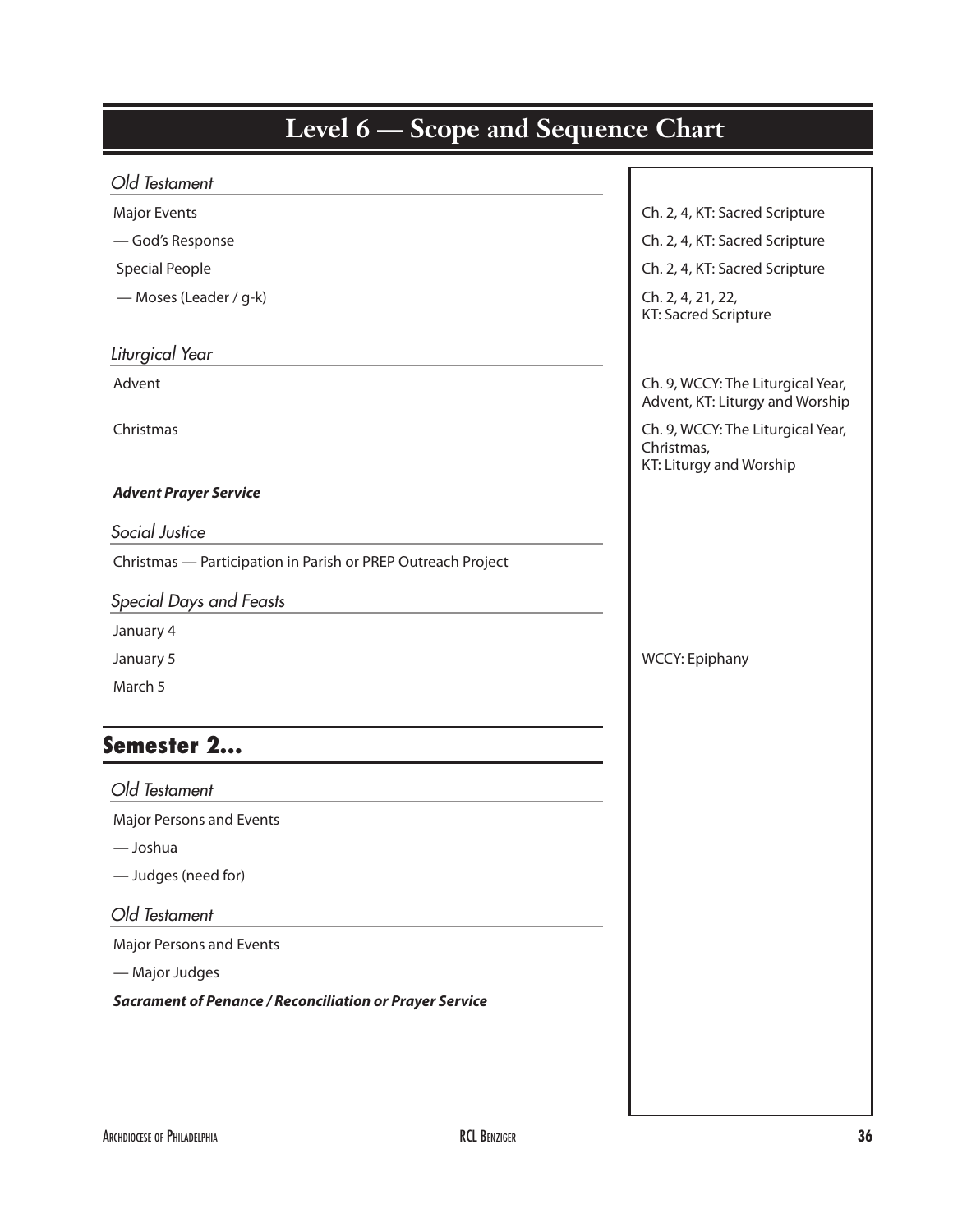| <b>Level 6 – Scope and Sequence Chart</b>  |                                                                                                             |
|--------------------------------------------|-------------------------------------------------------------------------------------------------------------|
| Liturgical Year                            |                                                                                                             |
| Lent                                       | Ch. 9, WCCY: The Liturgical Year,<br>Lent, KT: Liturgy and Worship                                          |
| Holy Week                                  | Ch. 9, WCCY: The Liturgical Year,<br>Palm Sunday, Holy Thursday,<br>Good Friday,<br>KT: Liturgy and Worship |
| Old Testament                              |                                                                                                             |
| Major Persons and Events                   |                                                                                                             |
| — Kings                                    |                                                                                                             |
| Saul                                       |                                                                                                             |
| David (Early Life)                         |                                                                                                             |
| <b>Safe Environment Lesson</b>             |                                                                                                             |
| Old Testament                              |                                                                                                             |
| Major Persons and Events                   |                                                                                                             |
| — Kings                                    |                                                                                                             |
| David (Spiritual Significance)             |                                                                                                             |
| Solomon                                    |                                                                                                             |
| Old Testament                              |                                                                                                             |
| <b>Major Persons and Events</b>            | Ch. 10                                                                                                      |
| - Major Prophets                           | Ch. 10                                                                                                      |
| Old Testament                              |                                                                                                             |
| Major Persons and Events                   | Ch. 1, 4, 13, 22, 24                                                                                        |
| - Women of the Bible                       | Ch. 1, 4, 13, 22, 24                                                                                        |
| <b>Lenten Prayer Service</b>               |                                                                                                             |
| Christ, Fulfillment Of Old Testament       |                                                                                                             |
| John the Baptist                           | Ch. 10                                                                                                      |
| Jesus Christ                               | Ch. 4, KT: Jesus Christ,<br>the Incarnate Son of God                                                        |
| Liturgical Year                            |                                                                                                             |
| Easter Season / Other Special celebrations | Ch. 9, WCCY: The Liturgical Year,<br>Easter, KT: Liturgy and Worship                                        |